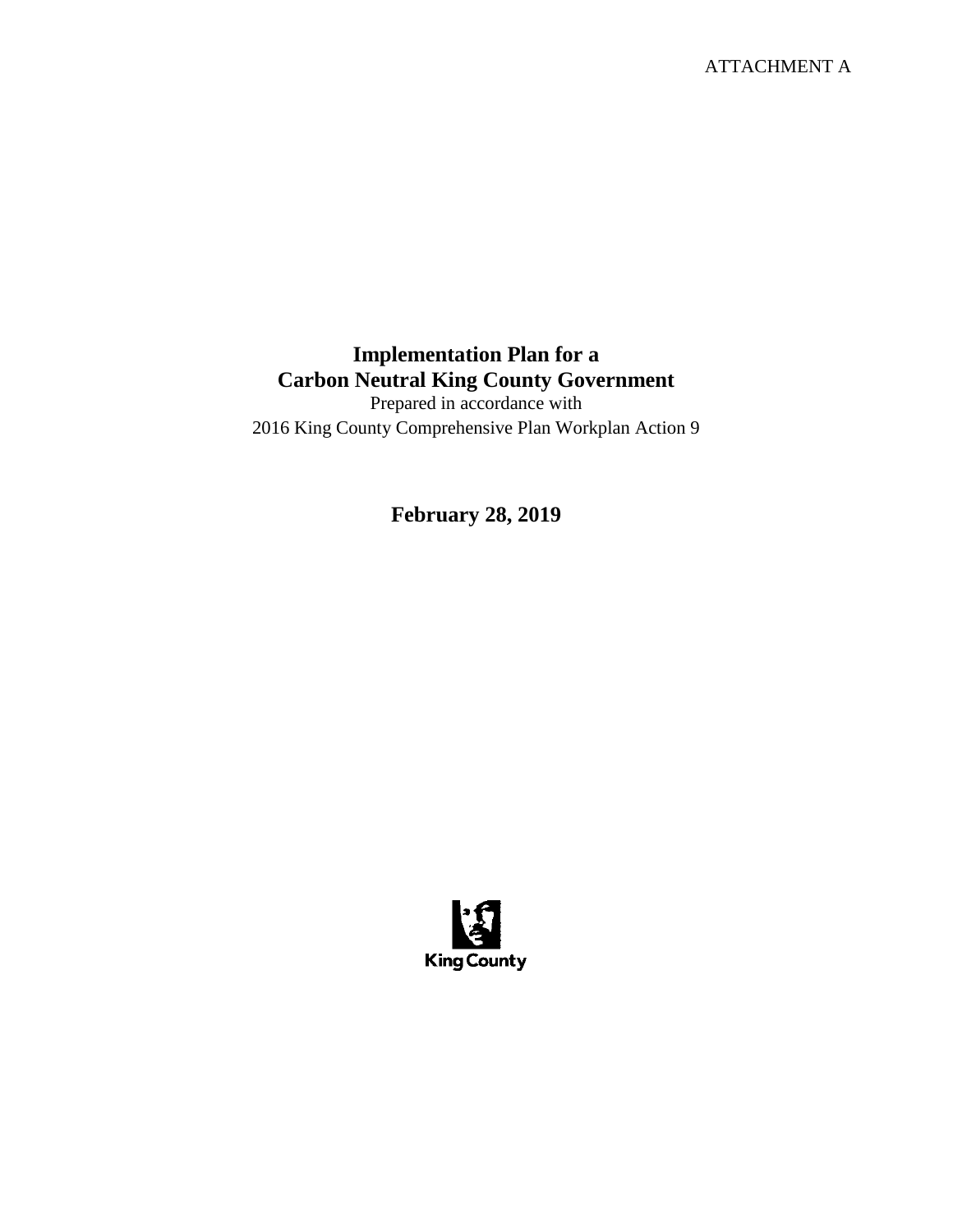| <b>Table of Contents</b><br><b>Executive Summary</b>                                         | pg.3             |
|----------------------------------------------------------------------------------------------|------------------|
| <b>Key Definitions</b>                                                                       | pg. $5$          |
| <b>Introduction</b>                                                                          | pg. $6$          |
| <b>Workplan Direction for Carbon Neutral King County Plan</b>                                | pg.6             |
| <b>Relationship with the 2020 Strategic Climate Action Plan</b>                              | pg. 7            |
| <b>Relationship of this Plan to other King County Commitments</b>                            | pg. 7            |
| 2015 Strategic Climate Action Plan<br>$\bullet$                                              | pg. 7            |
| King County Ordinance 17971 and Agency Carbon Neutrality Commitments<br>٠                    | pg.8             |
| Feasibility of Achieving a Carbon-Neutral or Zero-Emission Bus Fleet<br>$\bullet$            | pg. 8            |
| 2016 Comprehensive Plan                                                                      | pg.9             |
| <b>Future Comprehensive Plan Updates</b><br>$\bullet$                                        | pg. 9            |
| <b>Approach for Plan Development</b>                                                         | pg.9             |
| <b>Importance of Carbon Neutrality</b>                                                       | pg. 10           |
| A Renewed Call to Action on Climate Change                                                   | pg. 10           |
| Reasons for Pursuing Carbon Neutrality and Strong GHG Reduction Targets                      | pg. 11           |
| <b>Defining a King County Carbon Neutral Goal</b>                                            | pg. 12           |
| Option 1: Achieve carbon net neutral using an expanded GHG accounting                        |                  |
| approach<br>Option 2: Achieve carbon net neutral through purchase of external carbon offsets | pg. 13           |
| Option 3: Achieve strong, science-based GHG reduction targets                                | pg. 14           |
| Recommendation for Carbon Neutral Government Operations Approach                             | pg. 15           |
| <b>Modeling King County Operational GHG Emissions</b>                                        | pg. 16<br>pg. 17 |
| Introduction to the Modeling                                                                 | pg. 17           |
| Operational Greenhouse Gas Emissions and Accounting Approach                                 | pg. 17           |
| <b>Operational Emissions Trends</b>                                                          | pg. 19           |
| Business-As-Usual Forecast                                                                   | pg. 20           |
| Analysis of Existing 2015 SCAP Strategies                                                    | pg. 21           |
| Analysis of New Strategies to Achieve a Stronger GHG Reduction Target                        | pg. 22           |
| Assessment of What it Would Take to Achieve Modeled Strategies                               | pg. 22           |
| Preliminary Feasibility Information of Modeled Strategies                                    | pg. 23           |
| Table 2: Strategy Details, Implementation Requirements, and Preliminary                      |                  |
| <b>Feasibility Information of Modeled Strategies</b>                                         | pg. 24           |
| <b>Results of Modeling</b><br>٠                                                              | pg. 29           |
| <b>Conclusions from Modeling and Feasibility Assessments</b>                                 | pg. 30           |
| <b>Summary of Recommendations</b>                                                            | pg. 31           |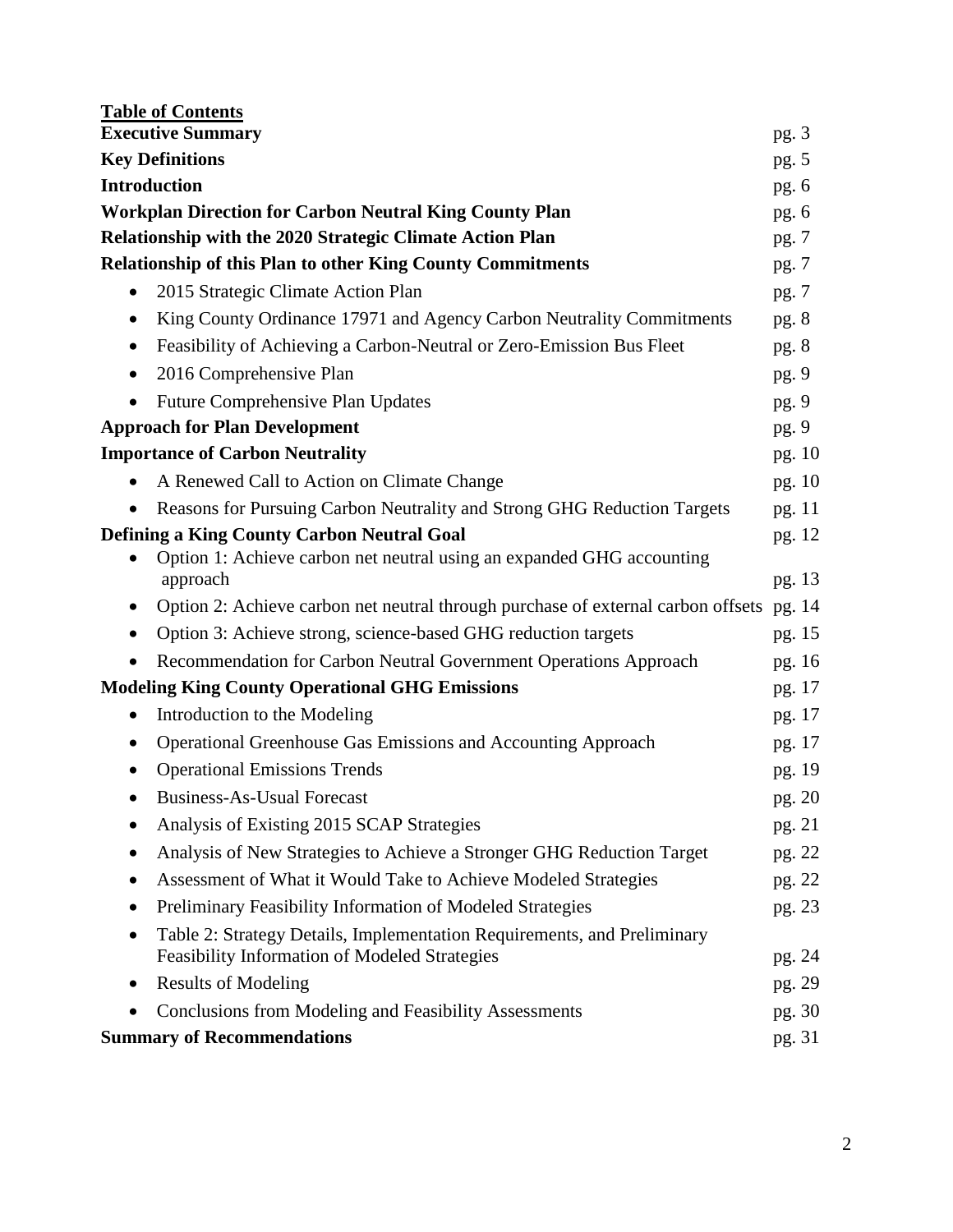# Executive Summary

Climate change is having profound impacts on public health, economy, and environment and the scientific consensus is that society collectively needs to do more, faster, to reduce greenhouse gas (GHG) emissions. The most recent report from the Intergovernmental Panel on Climate Change documented that global emissions need to be on the steep decline within the next decade to avoid the worst impacts of climate change.

King County has a long track record of innovation and leadership to reduce GHG emissions and prepare for climate change impacts. King County's 2015 Strategic Climate Action Plan (SCAP) established ambitious goals, targets, and priority action commitments for both county operations and at the community scale. Still, the County can and must move faster and more aggressively to reduce GHG emissions.

This *Implementation Plan for a Carbon Neutral King County Government* ("Plan"), provides a comprehensive analysis and recommendations for policies and investments necessary to achieve carbon neutrality across all King County government operations and services, consistent with the 2016 King County Comprehensive Plan carbon neutral policies and Workplan Action 9.

There is no universally accepted definition of carbon neutrality. In principle, an organization is carbon neutral when the net balance of emission sources and removals is zero. Strategies to achieve a carbon neutral goal can vary depending on how the goal is defined, particularly with respect to the treatment of direct and indirect emissions reductions and use of carbon offsets to meet goals. *The analysis and the recommendations of this Plan focus on more ambitious targets and actions that will drive real reductions in the County's direct GHG emissions.* This approach maximizes climate benefits, increases accountability, encourages cost savings, improves health, and demonstrates leadership.

Based on the analysis completed for this Plan, the Executive recommends that King County build on existing strategies and establish new, stronger targets to reduce operational GHG emissions by 25 percent by 2020, 50 percent by 2025, and 80 percent by 2030. Meeting these accelerated goals will require *additional investment* in actions like fleet electrification and sometimes *controversial policy choices*. Given that County operational emissions are a small percentage of overall emissions in King County, it is essential that the County also analyze actions in the context of *community scale emissions* and focus County efforts and investments where they will have the most impact. The County will complete a 5-year update to the 2015 SCAP by June 2020, and will use this update to refine, prioritize, and formalize stronger goals and actions to reduce GHG emissions from county operations and in the community as a whole.

This Plan:

- $\triangleright$  Builds on and strengthens the County's existing 2015 SCAP and 2016 Comprehensive Plan commitment to reduce operational emissions by recommending a new target for 2025 and strengthening the 2030 target from a 50 percent to 80 percent reduction
- Defines strong GHG reduction goals as King County's near-term carbon neutral approach
- $\triangleright$  Includes all direct emissions sources and carbon sinks from operations (fuel, energy, methane, land use and electricity) in the goal, an expansion of previous accounting
- $\triangleright$  Prioritizes direct emission reductions and excludes all purchased carbon offsets
- Aligns with science-based guidance on GHG reductions and climate leadership best practices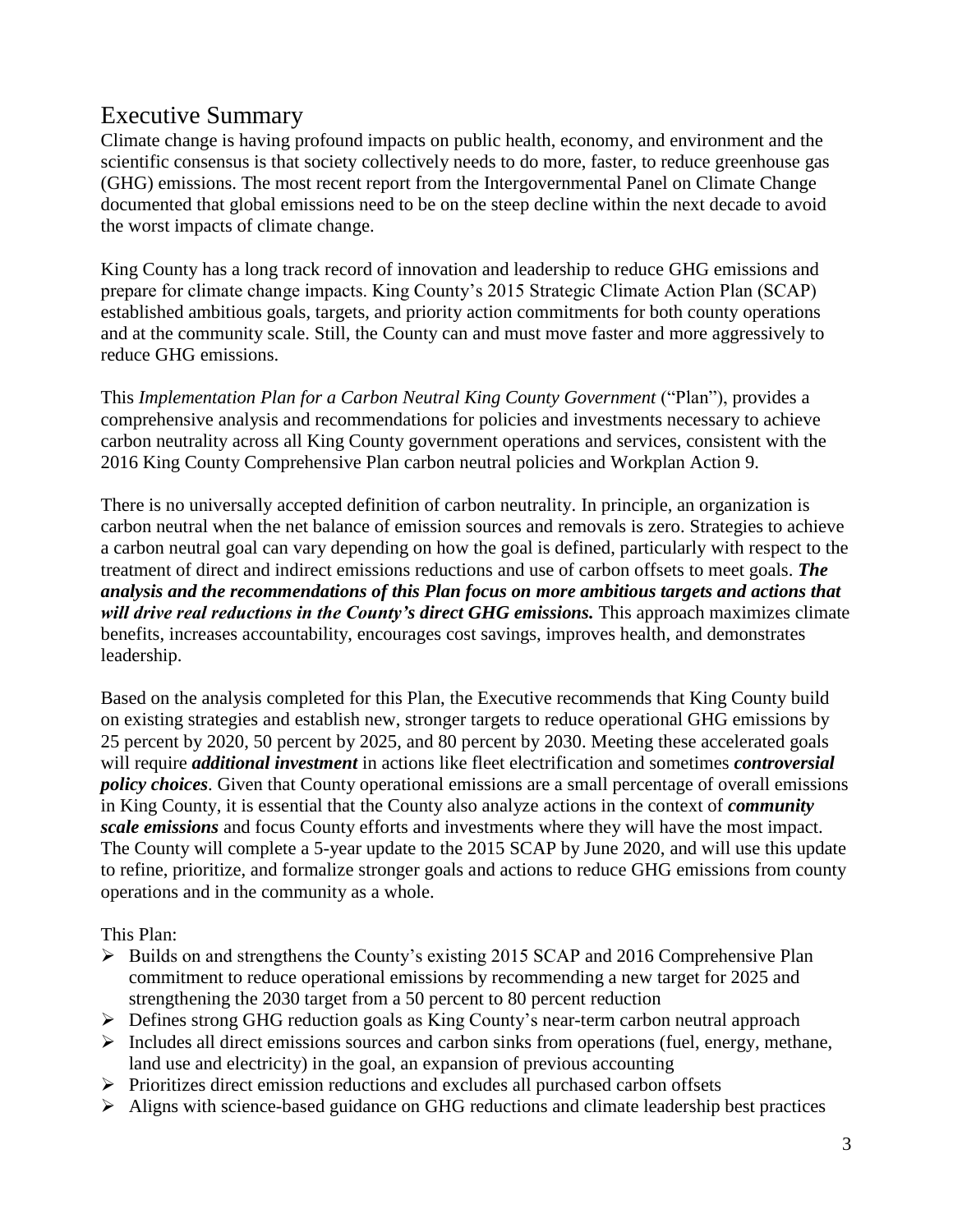To assess the feasibility of stronger targets, the analysis supporting this Plan modeled the potential GHG reductions of planned and potential additional strategies in seven categories: zero emission bus transition, renewable electricity, forest carbon, wastewater fugitive emissions capture, building energy efficiency and low-carbon energy, fleet fuel efficiency and alternative fuels, and landfill cover improvements and waste disposal reductions. Key findings include that implementation of currently planned actions will put the county on track to meet its existing 2020 target for reducing energy and fuel related operational GHG emissions, and that with additional actions, it is technically feasible to broaden, strengthen and accelerate the County's GHG reduction targets. Preliminary assessment of health and equity and social justice benefits and impacts suggest that these strategies also offer significant co-benefits.

Recommendations in this Plan are based on preliminary information regarding the feasibility of modelled strategies. The Plan includes an assessment of the requirements of the County (in terms of staff, budget resources, strategic planning) as well as external factors (e.g. market for new technology) that would be needed to implement the identified strategies. For example, County Council action will be needed to: enter into purchase contracts for renewable electricity, approve policies that maximize recycling by customers, adopt supportive policies in the 2020 SCAP, adopt budgets with investments required to continue the transition to battery buses, and implement efficiency projects. Several market and external factors will also need to continue to advance to meet the operational and service needs of King County. For example, technologies will need to advance to ensure availability of electric medium and heavy-duty vehicles, while federal and state incentives and markets will be important to advance efficiency initiatives.

Strategies presented in this Plan serve to illustrate the level of effort required will be refined further during the 2020 SCAP update. The update will take a comprehensive approach to compare the relative GHG benefits and tradeoffs of investments in operations vs. service (i.e. fleet electrification vs. increase transit service). If necessary, the overall targets could also be further updated. Once the targets and strategies are formally adopted by County Council in the 2020 SCAP, they will serve as the comprehensive blueprint for achieving carbon neutrality.

#### **GHG Emissions from King County Operations: Total Emissions and Modeled Reductions.**

This Figure shows potential reductions of 2015 SCAP strategies and strategies developed as part of this Plan, showing that it is feasible to achieve the stronger targets recommended.

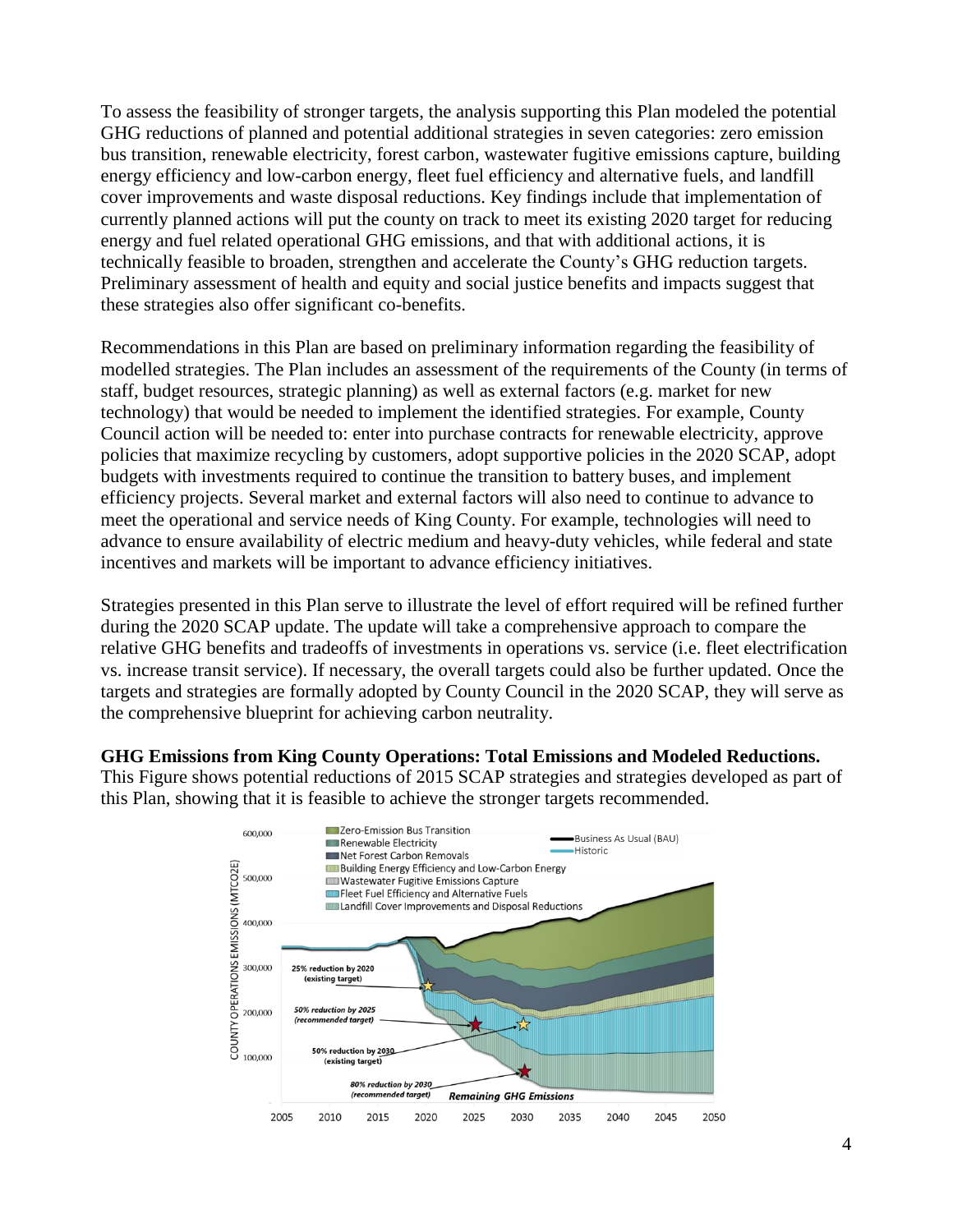#### **Key Definitions.**

 $\overline{a}$ 

The following definitions, consistent with *The Greenhouse Gas Protocol*<sup>1</sup>, are used throughout this Plan.

- Emissions refer to the release of GHG into the atmosphere.
- Reductions refer to actions that decrease the production of GHG emissions, such as through increased use of renewable energy or commute mode shifts.
- **Removals** refer to actions that take existing GHG out of the atmosphere, such as through avoided deforestation or forest growth.
- **Offsets** refer to credits issued for verified GHG projects that occur at sources not covered by the program, often to achieve a net zero increase in emissions.
- **Operational emissions** refer to the facilities, fleets, and other services that are owned and operated by King County.
- **Communitywide emissions** refer to the emissions released by the community at large
- **Direct emissions** refer to GHG emissions from sources that are owned or controlled by the organization
- **Indirect emissions** refer to GHG emissions that are the consequence of the activities of the organization, but occur at sources owned or controlled by another entity.
- **Scope 1** refers to direct GHG emissions and removals from operations, controlled by the entity (i.e. fuel combustion from King County owned vehicles; natural gas used at King County facilities; landfill gas at Cedar Hill Regional landfill; land use change including carbon sequestered by forest growth on King County owned lands).
- **Scope 2** refers to GHG emissions from the generation of electricity consumed by King County (i.e. emissions from generation of electricity by Puget Sound Energy).
- **Scope 3** refers to all indirect emissions that occur in the value chain of the organization both upstream (e.g. production of goods consumed) and downstream (e.g. avoided transportation emissions from transit service provided.

<sup>&</sup>lt;sup>1</sup> World Resources Institute and World Business Council for Sustainable Development, 2005. The Greenhouse Gas Protocol: A Corporate Accounting and Reporting Standard. Available at: <http://www.ghgprotocol.org/>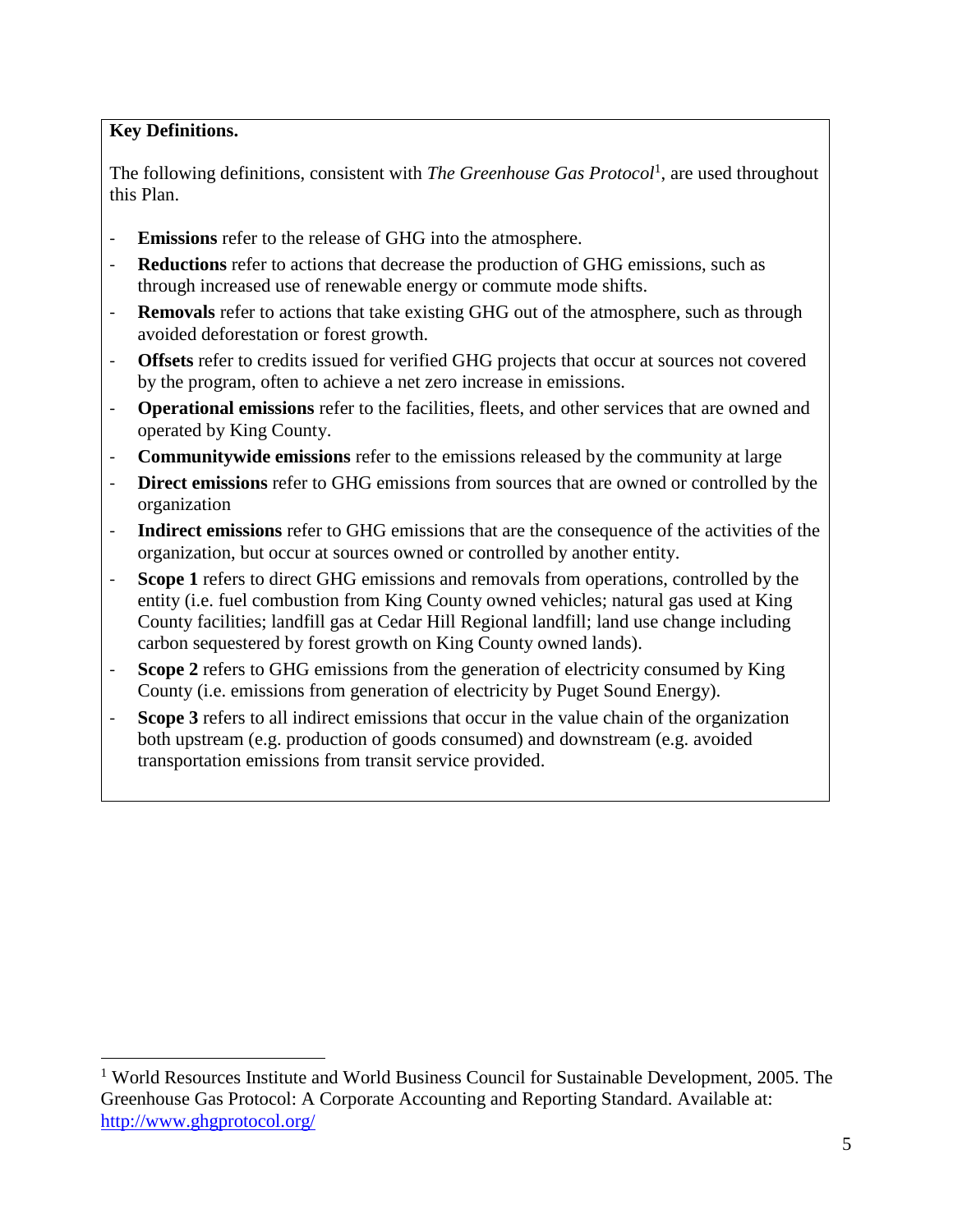# Introduction

Climate change is having profound impacts on public health, the economy, and the environment. King County has a long track record of innovation and taking action to respond to the challenges of climate change by reducing greenhouse gas (GHG) emissions and preparing for local climate change impacts, and to do so in ways that promote equity and social justice, are cost effective, and have other benefits to the environment, economy, and health. The county was one of the first local governments in Washington State to integrate climate change considerations, goals, and policies into its Comprehensive Plan, and the 2015 Strategic Climate Action Plan (SCAP) established ambitious goals, targets, and priority action commitments for both county operations and at the community scale.

This report, *Implementation Plan for a Carbon Neutral King County Government* ("Plan"), recommends that King County achieve more ambitious targets to reduce King County's operational Scope 1 and 2 GHG emissions by 80 percent by 2030 compared to 2007 levels. This is an acceleration from the existing goal of 50 percent by 2030. The scientific consensus is that society collectively needs to do more, faster, to reduce GHG emissions. As climate change impacts continue to worsen globally and locally, the Intergovernmental Panel on Climate Change has documented that global emissions need to be on the steep decline within the next decade to avoid the worst impacts. This report outlines policies and investments that build on the work already in progress under the direction of the 2015 SCAP. Reductions at this scale are ambitious but achievable so long as King County takes action as outlined in this report and assuming external market forces continue to evolve to meet service and operational needs.

This Plan recommends this near-term target, with the understanding that specific strategies for implementing the targets will be further refined and formally updated as part of the 2020 SCAP update, which the Executive will transmit in June 2020.

## Workplan Direction for Carbon Neutral King County Plan

The 2016 King County Comprehensive Plan is the long-range guiding policy document for all land use and development regulations in unincorporated King County, and for regional services throughout the County including transit, sewers, parks, trails and open space. To make implementation of the Comprehensive Plan more transparent, the 2016 Comprehensive Plan included a Workplan section in the Plan rather than including it in the adopting Ordinance. Workplan Actions are intended to work in conjunction with the other tools such as regulations, incentive programs, and other core regional planning and implementation activities. Workplan Action 9 reads as follows:

**Action 9: Carbon Neutral King County Plan.** The 2016 Comprehensive Plan includes a new policy F-215b which directs the County to "strive to provide services and build and operate public buildings and infrastructure that are carbon neutral." To support implementation of this policy, Executive will develop an Implementation Plan for making King County government carbon neutral. The Implementation Plan shall address existing and new County buildings, as well as all County operations and services, and shall identify the actions, costs and schedule for achieving carbon neutral status. This Implementation Plan will help inform the 2020 update of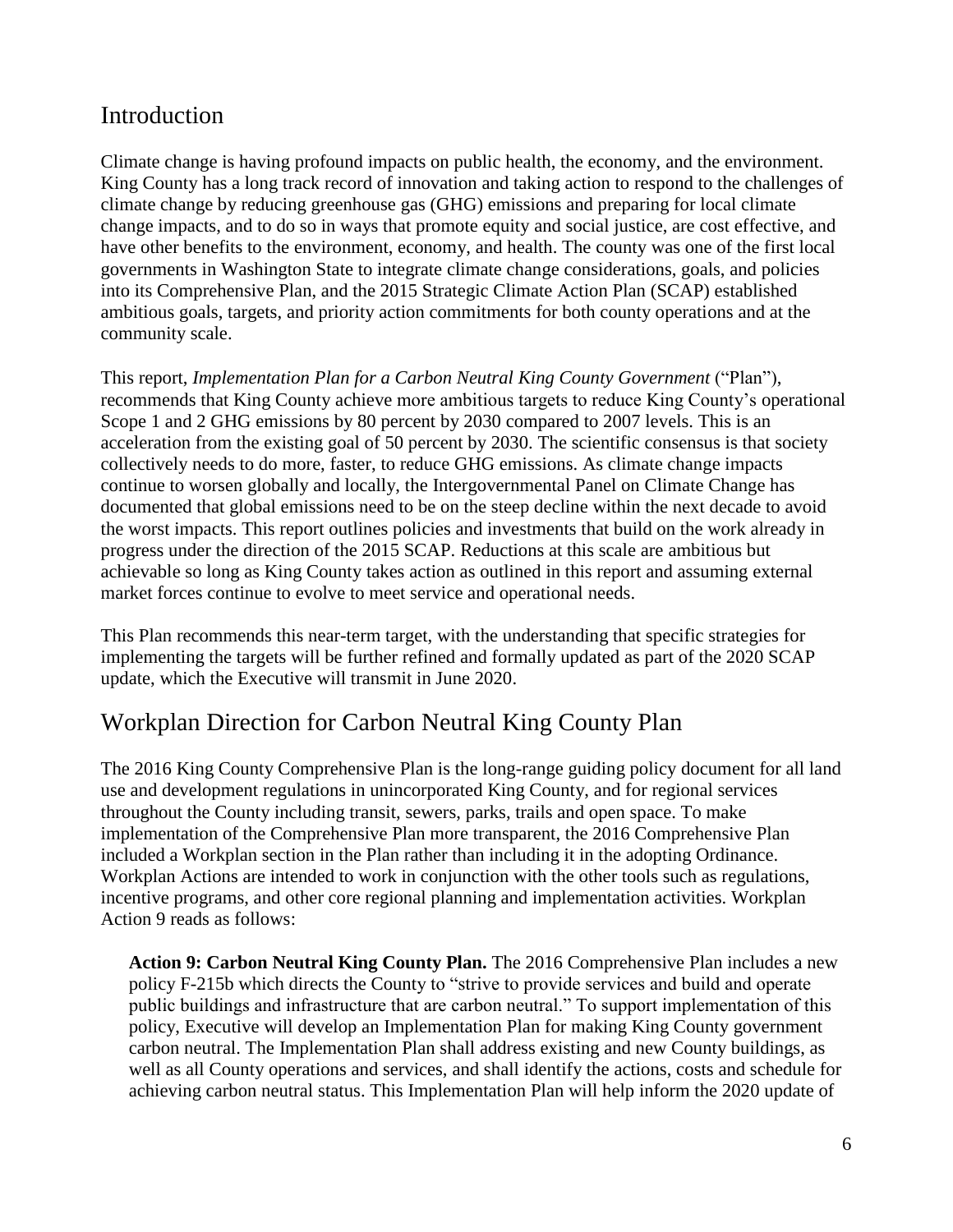the SCAP, through which existing county targets for carbon neutrality and GHG emissions reduction will be updated consistent with the F-215b and the Implementation Plan.

- *Timeline:* A Carbon Neutral King County Implementation Plan and a motion adopting the Implementation Plan shall be transmitted to the Council for consideration by February 28, 2019. A Progress Report on development of the Implementation Plan shall be transmitted to the Council by December 31, 2017.
- *Outcomes:* The Executive shall file with the Council for review and potential approval the Carbon Neutral King County Implementation Plan and a motion adopting the Implementation Plan.

# Relationship with the 2020 Strategic Climate Action Plan

This Plan and its recommendations lay the foundational technical analysis and recommendations for further development in the 2020 SCAP. The 2020 SCAP will include updates for existing county targets for carbon neutrality and GHG emissions reduction as outlined in Comprehensive Plan Workplan Action #9.

Based on these recommendations, and the final Plan as adopted by the County Council, the Executive will further develop the targets, strategies and actions identified in this Plan for inclusion in the 2020 SCAP. Modeled strategies presented in this Plan serve to illustrate the level of effort required to achieve ambitious operational emission reductions and are likely to evolve as they are further developed in the SCAP.

This Plan, per Comprehensive Plan Workplan direction, evaluates options for setting a carbon neutral goal for King County government operational emissions (i.e. new and existing buildings, facilities, fleet and other services owned and operated by King County government). Communitywide emissions, from residents within the geographic boundary of King County, are considered in the County's SCAP. The 2020 SCAP development will take a comprehensive approach to comparing the relative GHG benefits and tradeoffs of investments in operations vs. service (i.e. vehicle electrification vs. increase transit service). If necessary, the overall emissions reduction targets could be further updated.

Once adopted, the 2020 SCAP will serve as both the comprehensive blueprint for communitywide County climate action and also the roadmap for achieving operational carbon neutrality.

# Relationship of this Plan to other King County Commitments

This Plan builds on and integrates a history of related analyses and Executive and Council action and commitments. Key existing commitments, Council direction, and previous research and findings include:

#### *2015 Strategic Climate Action Plan*

In 2015, the King County Executive recommended and the King County Council unanimously approved the SCAP. The 2015 SCAP is a five-year blueprint for County action to confront climate change, integrating climate change into all areas of County operations and its work in the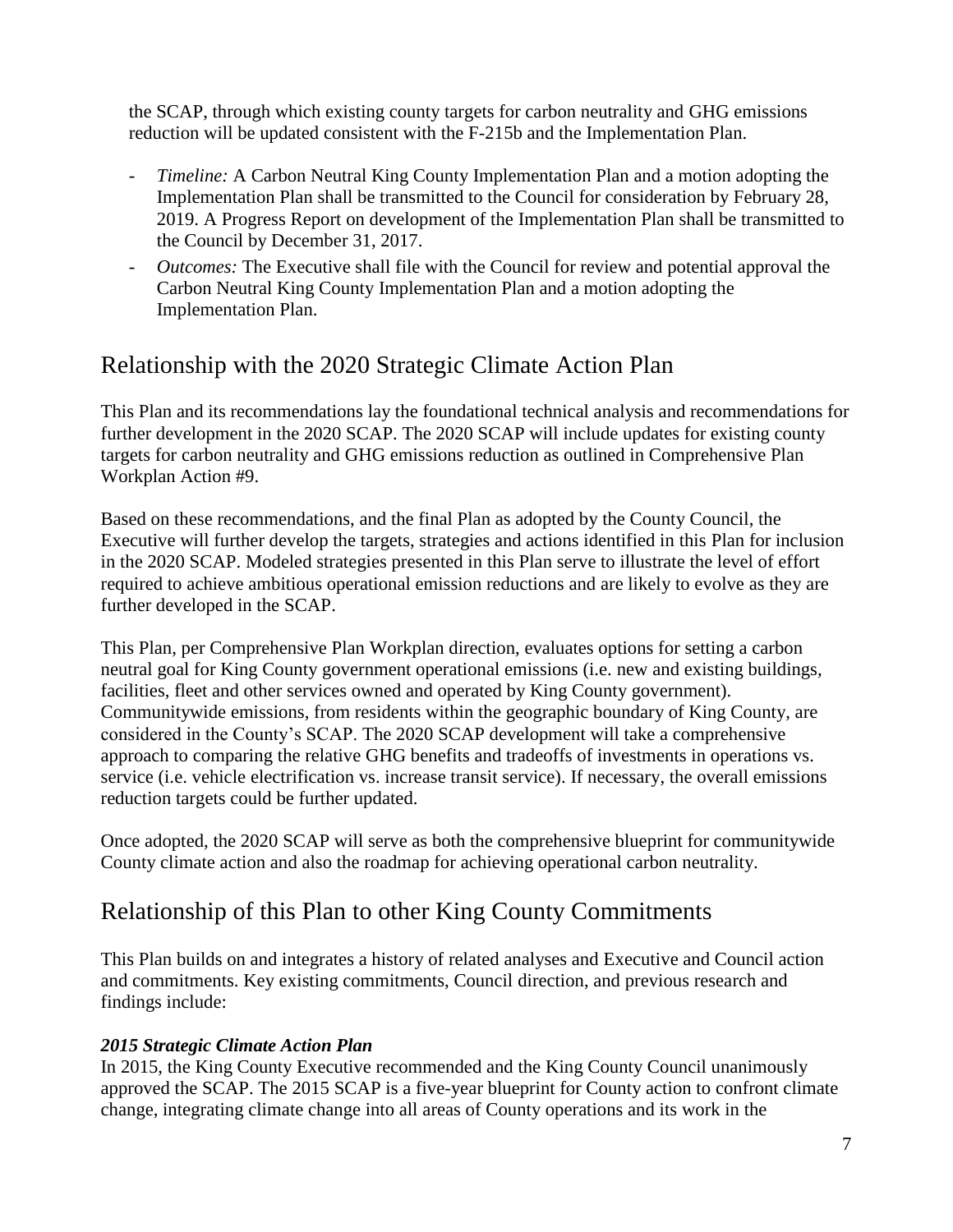community. The 2015 SCAP guides County work to achieve ambitious GHG emissions reduction targets, prepare for the impacts of a changing climate, and ensure that King County continues to lead on climate action. An important part of development of this Plan is to better quantify the GHG benefits of 2015 SCAP commitments and priority actions. The 2015 SCAP includes GHG reduction targets at two scales: countywide and operations. Specifically, the existing targets are:

- To reduce countywide sources of GHG emissions, compared to a 2007 emissions baseline, by 25 percent by 2020, 50 percent by 2030, and 80 percent by 2050.
- To reduce total GHG emissions from government operations, compared to a 2007 emissions baseline, by at least 15 percent by 2015, 25 percent by 2020, and 50 percent by 2030.
- That the Department of Natural Resources and Parks (DNRP) achieve net carbon neutrality by 2017 and that the Wastewater Treatment Division (WTD) and Solid Waste Division (SWD) each independently achieve carbon-neutral operations by 2025.

This Plan builds from the existing 2015 SCAP targets as a starting point for the analysis and development of recommendations, and further develops a carbon neutral approach for GHG emissions across all government operations and agencies.

#### *King County Ordinance 17971 and Agency Carbon Neutrality Commitments*

Ordinance 17971 required DNRP to achieve carbon neutrality by 2017 and that the WTD and SWD each achieve carbon neutrality by 2025. It also required third party review of DNRP, SWD, and WTD GHG accounting methodologies. These targets were also adopted in the 2015 SCAP.

DNRP, WTD, and SWD currently use a net carbon neutral accounting approach. This approach includes an expanded boundary of what is counted as GHG emissions sources, for example it includes an estimate of the lifecycle GHG emissions associated with department-purchased goods and services. It also includes GHG removals from DNRP actions such as tree planting, Loop Biosolids, recycling at transfer stations and a portion of DNRP's renewable energy production. This accounting approach is different than what is proposed in this Plan for all of government operations. Staff recommend continuing to use both approaches for different purposes. For DNRP, the net carbon neutral accounting approach provides benefits by supporting efforts to better quantify and reduce purchasing related emissions and also supports investments in strategies that increase investments in actions that provide GHG removal benefits.

Ordinance 17971 also required that Metro Transit report to the Council on potential options for creation of a Transit Carbon Offset Program. Building on this direction, Metro reported to the Council through May 2015 "Feasibility Evaluation of the Sale of Metro Transit Carbon Offsets" and December 2015 "Monetizing Transit Environmental Attributes" reports. In September 2016, the Council authorized Metro to sell the environmental attributes of powering electric vehicles with renewable energy with Renewable Identification Numbers (RINs) credits, and Metro entered into a contract to purchase renewable fuel for all its electric fleet and sell RINS. Metro's ability to sell RINs continues to await rulemaking by the U.S. Environmental Protection Agency. Following a public comment period in February, 2017, the EPA has not acted on this policy as of January, 2019.

#### *Feasibility of Achieving a Carbon-Neutral or Zero-Emission Bus Fleet*

In April 2016, the King County Council approved Motion 14633, which requested that the Executive transmit a report addressing the feasibility of achieving a carbon-neutral or zero-emission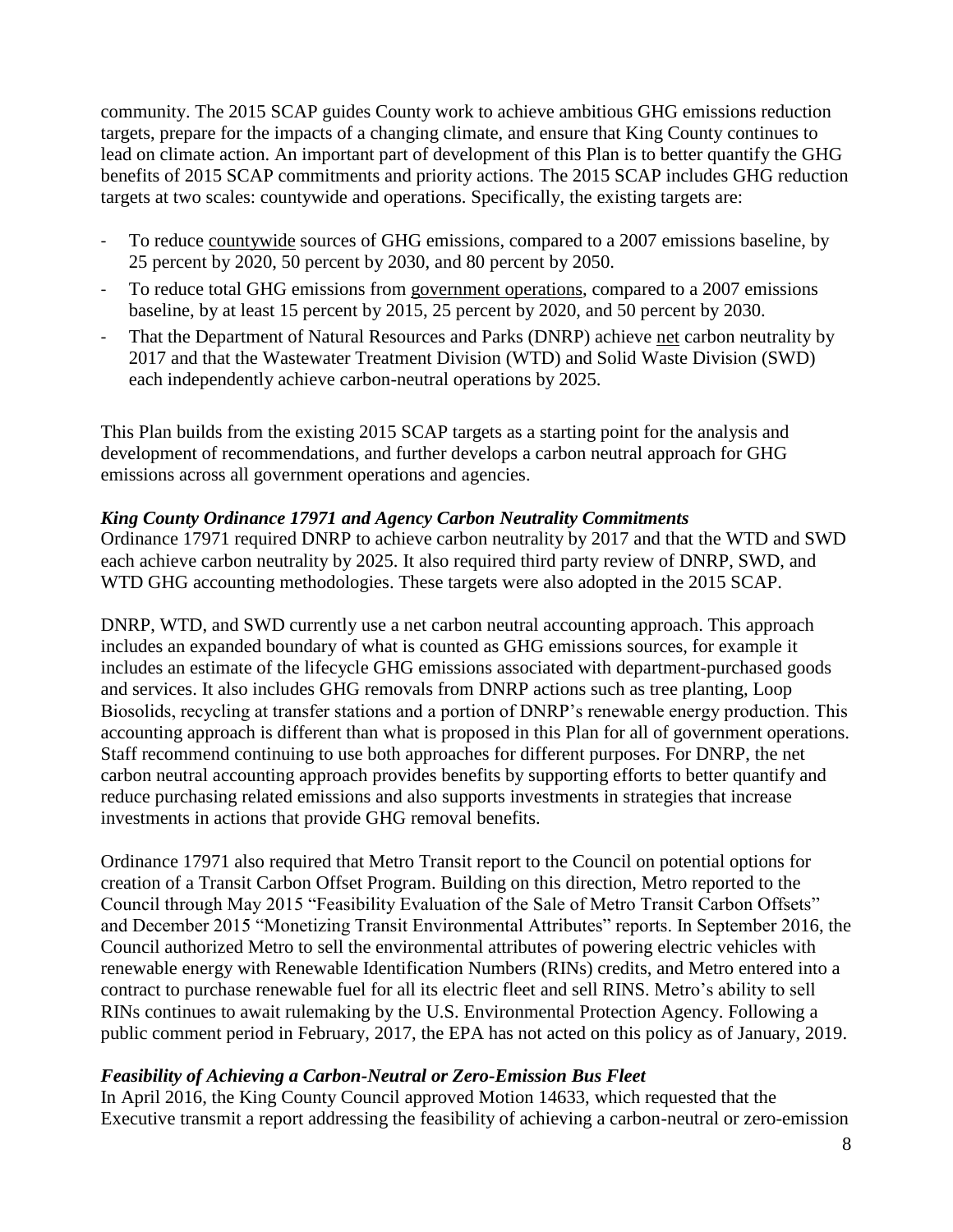bus fleet. The Council requested that the report provide an analysis and recommendation on whether Metro should adopt a carbon-neutral or a zero-emission fleet goal, provide a range of possible target dates for achieving that goal, identify any changes needed in Metro's strategic plan or long-range plan to attain the goal, and engage a group of stakeholders to provide input on the plan. In April 2017, the King County Executive recommended and the King County Council adopted the *Feasibility of Achieving a Carbon-Neutral or Zero-Emission Fleet* report, which recommends that no later than 2040 Metro transition to a zero-emission bus fleet powered by renewable energy, and focus early deployment of zero-emission buses in the communities that are most vulnerable to air pollution.

#### *2016 Comprehensive Plan*

King County was one of the first local governments to integrate climate change considerations, goals, and policies into its Comprehensive Plan. The 2016 Comprehensive Plan update affirmed and updated King County's commitment to climate change action. Development of this Plan also relates to and supports several additional Comprehensive Plan policies and commitments, including the following:

- **E-205:** King County shall reduce greenhouse gas emissions from all facets of its operations and actions associated with construction and management of county-owned facilities, infrastructure development, transportation, and environmental protection programs to achieve the emissions reductions targets set in E-206 and to work towards the carbon neutral goal in F-215b.
- **E-206:** King County shall reduce total greenhouse gas emissions from government operations, compared to a 2007 baseline by at least 25 percent by 2020 and 50 percent by 2030.
- **E-206a:** King County's Department of Natural Resources and Parks, including the Wastewater Treatment Division, Solid Waste Division, Parks and Recreation Division, and Water and Land Resource Division, shall achieve net carbon neutrality for its operations by 2017.
- **E-206b**: King County's Wastewater Treatment Division and Solid Waste Division shall each independently achieve carbon-neutral operations by 2025.

#### *Future Comprehensive Plan Updates*

Once recommended targets and associated strategies are further developed and incorporated into 2020 SCAP, Comprehensive Plan policies will need to be updated to align with the 2020 SCAP.

### Approach for Plan Development

All County departments have a role to play in carrying out King County's climate change priorities. Some departments that have physical plan operations, like DNRP, Metro Transit, and Executive Services, are responsible for leading implementation of many priority actions in the SCAP.

Other departments, such as Public Health - Seattle & King County, the Office of Emergency Management, and the Water and Land Resources Division of DNRP are directly engaged in preparing for climate change-related health impacts and changing weather patterns. All county agencies are building climate change considerations into their community engagement, research, public health, disaster preparedness, and community resilience work.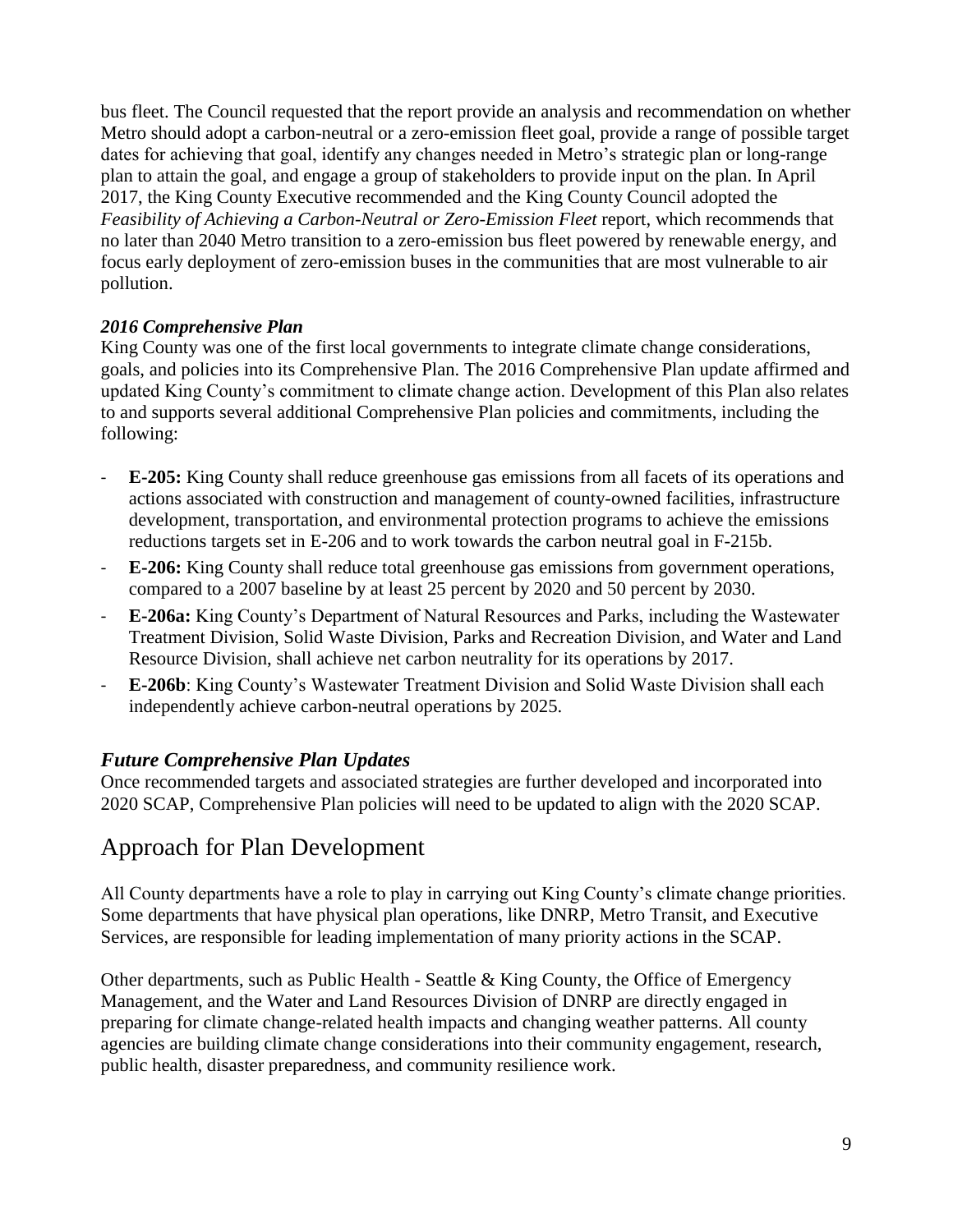All of these agencies are represented in the cross-department Climate Leadership Team, which supports implementation of the SCAP, monitors progress, and coordinates across agencies to deliver on SCAP goals and priorities. The Climate Leadership Team designated staff leads from Metro Transit and DNRP to convene an internal workgroup with staff from the Executive Office, DNRP, Facilities Management Division, Fleet Services, Metro Transit, Wastewater Treatment Division, Solid Waste Division, and Performance Strategy and Budget to ensure it reflected input across many King County departments. As needed, staff sought out subject matter expertise from additional staff (e.g. fleet managers). Staff work was supported by consultant support in two phases. A team of University of Washington Evans School<sup>2</sup> graduate students evaluated carbon neutral policy options and conducted a review of examples of policies from other organizations. External consultants from Cascadia Consulting updated the 2017 King County Operational GHG Inventory and modeled existing and new strategies to reduce emissions.

# Importance of Carbon Neutrality

 $\overline{a}$ 

#### *A Renewed Call to Action on Climate Change*

Since King County's existing operational GHG emissions reduction targets were set, evidence that climate change presents a significant threat globally and regionally continues to grow. Twenty of the warmest years on record globally have occurred in the last 22 years, with the warmest four occurring since 2015. According to the University of Washington Climate Impacts Group's Washington Climate Change Impacts Assessment<sup>3</sup>, across the region average annual temperature in the Puget Sound region is rising (+1.5°F since 1900), sea level is rising (+9 inches since 1899), heavy precipitation events are becoming more intense, and the Washington Cascades are experiencing a long-term decline in snow and ice.

These and other changes are expected to accelerate in the coming decades, impacting King County operations and our communities' health, economy, and environment. If warming continues at its current rate, by mid-century, average annual temperature in Washington will be warmer than any year in the 20th century. Snowpack loss and lower summer stream flows will increase competition for already limited summer water supplies, more intense winter precipitation will increase the risk of flooding, warmer and drier summer conditions will increase the potential for wildfire, and the potential for up to five feet of sea level rise by 2100 will put more coastal infrastructure at risk of flooding and erosion.

As the threat of climate change accelerates, the need to set and achieve more ambitious targets to reduce GHG emissions is also becoming clearer. According to the Intergovernmental Panel on Climate Change<sup>4</sup>, a global consortium of scientists, limiting warming to  $1.5^{\circ}$ C (2.7°F) will require

<sup>&</sup>lt;sup>2</sup> Burrows, Z, l. Gordon. N. Schippers. [Defining an Operational Carbon Neutral Goal for King County.](https://your.kingcounty.gov/dnrp/library/dnrp-directors-office/climate/uw-evans-carbon-neutral-capstone-2018-final.pdf) A capstone project submitted in partial fulfillment of the requirements for the degree of Master of Public Administration. Evans School of Public Policy and Governance. University of Washington.

<sup>&</sup>lt;sup>3</sup> Climate Impacts Group. 2009. The Washington Climate Change Impacts Assessment. M. McGuire Elsner, J. Littell, and L. Whitely Binder (eds). Center for Science in the Earth System, Joint Institute for the Study of the Atmosphere and Oceans, University of Washington, Seattle, Washington.

<sup>&</sup>lt;sup>4</sup> IPCC, 2018: Global warming of 1.5°C. An IPCC Special Report on the impacts of global warming of 1.5°C above preindustrial levels and related global GHG emission pathways, in the context of strengthening the global response to the threat of climate change, sustainable development, and efforts to eradicate poverty [V. Masson-Delmotte, P. Zhai, H. O.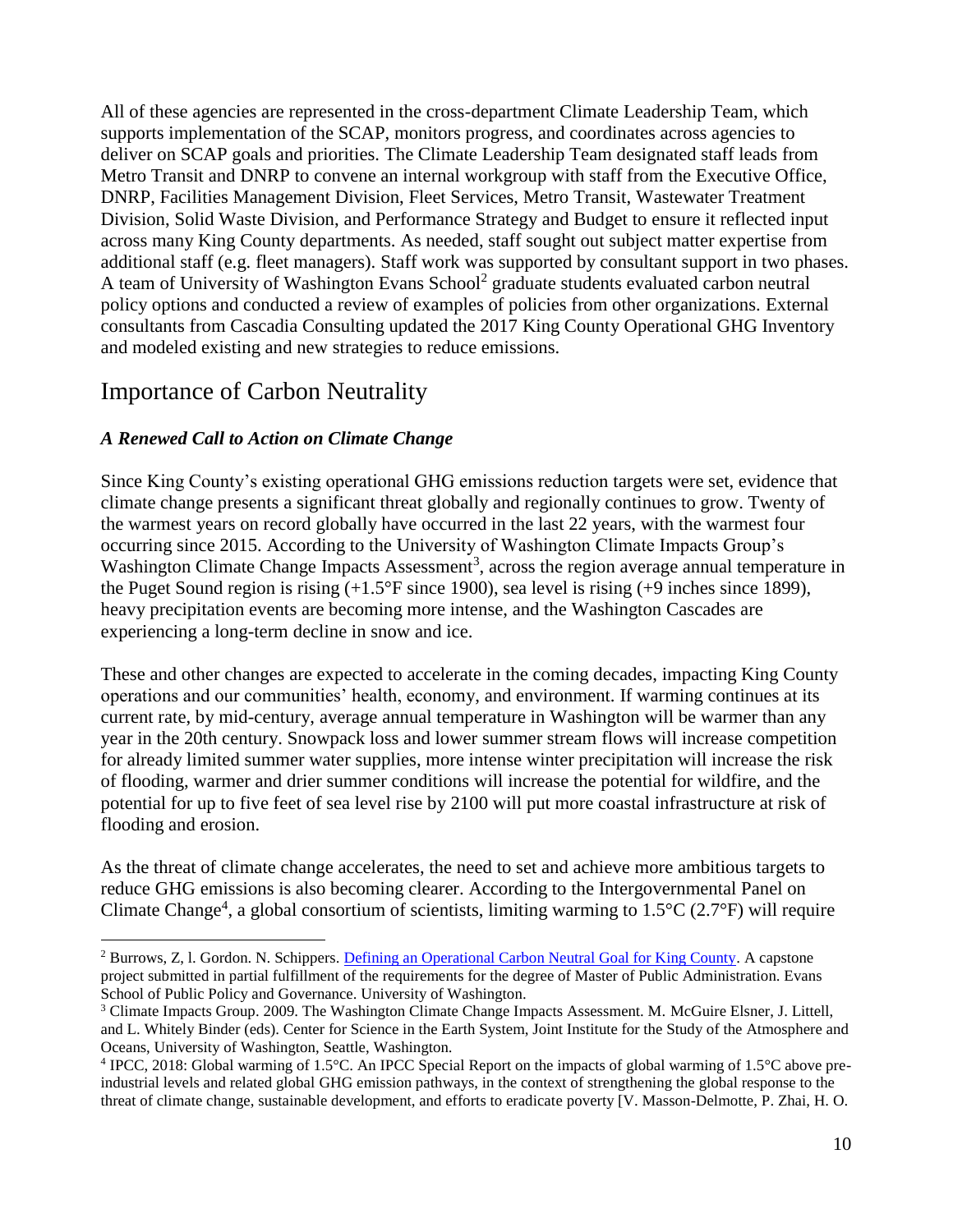reducing global GHG emissions by at least 45 percent by 2030 and reaching net zero by 2050 (compared to 2010).<sup>5</sup> Global temperature has already increased  $1^{\circ}$ C (1.8°F) since 1850 and could reach 1.5°C as soon as 2030 if warming continues at its current rate.

The scientific consensus to avoid the worst impacts of climate change – as well as best practices of corporate and public leaders - indicates that King County should at minimum reduce emissions by 80 percent by 2050. In developing this Plan, staff reviewed best practices from around the globe and found that:

- As shown by the "Science Based Targets" initiative, there has been a surge in private companies adopting emissions reduction targets in line with climate science and Intergovernmental Panel on Climate Change guidance, including setting minimum GHG reduction targets of at least 50 percent by 2050 (compared to 2010).
- The Carbon Neutral Cities Alliance is a collaboration of leading global cities working to cut community scale GHG emissions by 80-100 percent by 2050 or sooner. The CNCA is considered the standard in setting the most aggressive GHG reduction targets undertaken and is focusing on setting and achieving strong reductions in direct emissions.

To lead on climate action and demonstrate that success in the near term is possible, this Plan explores how quickly King County could achieve an 80 percent emissions reduction. The modeling documented in this Plan details how a more aggressive timeline was developed for an 80 percent reduction target.

#### *Reasons for Pursuing Carbon Neutrality and Strong GHG Reduction Targets*

In addition to addressing climate change, there are multiple reasons that organizations are pursing carbon neutrality and setting strong GHG reduction goals. Key rationales for setting ambitious goals identified in researching best practices include:

- *Accountability*: Setting clearly defined goals and measuring progress is critical for making progress
- *Innovation*: Investing in a clean energy future that promotes innovation, supports economic development, and fosters creativity in solutions
- *Cost Savings:* Conserving resources and reducing emissions saves money now and in the future
- *Health*: Reducing emissions and other types of air pollution has benefits for public health and safety
- *Leadership*: Setting ambitious goals can demonstrate success and inspire action by employees, other governments, and businesses

 $\overline{a}$ Pörtner, D. Roberts, J. Skea, P.R. Shukla, A. Pirani, W. Moufouma-Okia, C. Péan, R. Pidcock, S. Connors, J. B. R.

Matthews, Y. Chen, X. Zhou, M. I. Gomis, E. Lonnoy, T. Maycock, M. Tignor, T. Waterfield (eds.)]. In Press.  $<sup>5</sup>$  That Paris Agreement signed by 145 nations in December 2015 reaffirmed the call for limiting global warming to well</sup> below 2°C (3.6°F) above pre-industrial levels while also urging governments to work more aggressively to limit warming to 1.5°C (2.7°F). While significant impacts are expected with 1.5°C of warming, the warming that occurs above the 2°C threshold is considered dangerous. The ability to adapt to the more severe impacts associated with higher amounts of warming also becomes more difficult.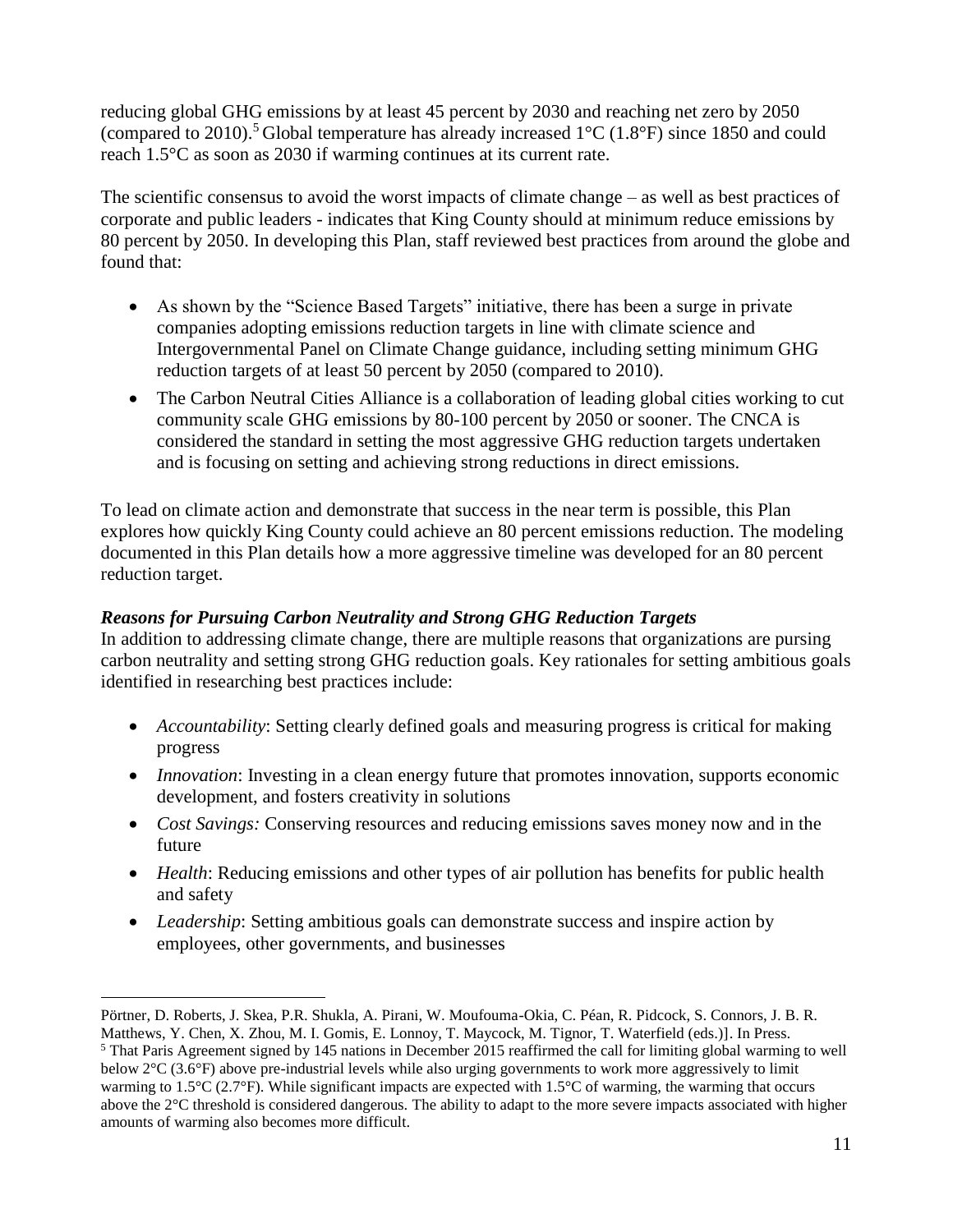# Defining a King County Carbon Neutral Goal

An important part of this Plan is to recommend a GHG accounting approach and boundaries for use in defining carbon neutrality. In setting a carbon neutral goal, King County must define what is included and what is excluded from the boundary.

There is no universally accepted definition of carbon neutrality. In simplest terms it means that the net balance of GHG emission sources (e.g. combustion of fossil fuel) and emission removals (e.g. carbon stored in forests) is zero. Approaches to achieving this goal depend significantly on the GHG emissions boundary (e.g. what is included/excluded) and whether a goal prioritizes direct vs. indirect emission reduction strategies. To develop the Plan, the Executive branch evaluated a set of options for setting a carbon neutral goal for King County government operational emissions. The Executive also reviewed examples and best practice from local governments, business and universities. Based on this research, three options for achieving a King County Carbon Neutral were developed and then analyzed:

- **Option 1: Achieve carbon net neutral using an expanded GHG accounting approach**, whereby net balance is zero by including indirect emission reductions from goods and services King County provides in boundary.
- **Option 2: Achieve carbon net neutral through purchase of external carbon offsets**, whereby net balance of emissions is zero by ton for ton purchase from external providers.
- **Option 3: Achieve strong, science-based GHG reduction targets**

To compare the three options, four priorities were established to guide the County's evaluation of policy options. These four priorities were generated from a literature review, case studies of climate policies of several organizations, external interviews, and interviews with King County staff to ensure alignment with King County policy priorities.

- **Climate Benefit:** A primary objective of setting a carbon neutral goal is to provide a framework for meaningful climate action. The goal should lead to action that further reduces King County's emissions. Specifically County staff considered the degree to which each option will reduce emissions, support transformative change to low carbon infrastructure less reliant on fossil fuels over the long-term, and inspire and engage County employees to shift practices that reduce emissions.
- **Feasibility:** In addition to being ambitious, a goal must be achievable. Specifically we explored the degree to which King County has control over the emission source, cost effectiveness, implementation feasibility, flexibility for continuous improvement, and department-specific capacity.
- **Alignment with King County Priorities:** This Plan must be in alignment with the County's climate change, strategic plan, and equity priorities. The King County SCAP directs the county to focus climate mitigation efforts on actions that directly reduce GHG emissions. The King County Equity and Social Justice Strategic Plan directs the County to invest upstream where needs are greatest to reduce inequities by improving air quality and public health outcomes in low-income, limited English speaking and communities of color. The King County Strategic Plan directs the county to improve the health and well-being of people in King County, foster a healthy environment and address climate change.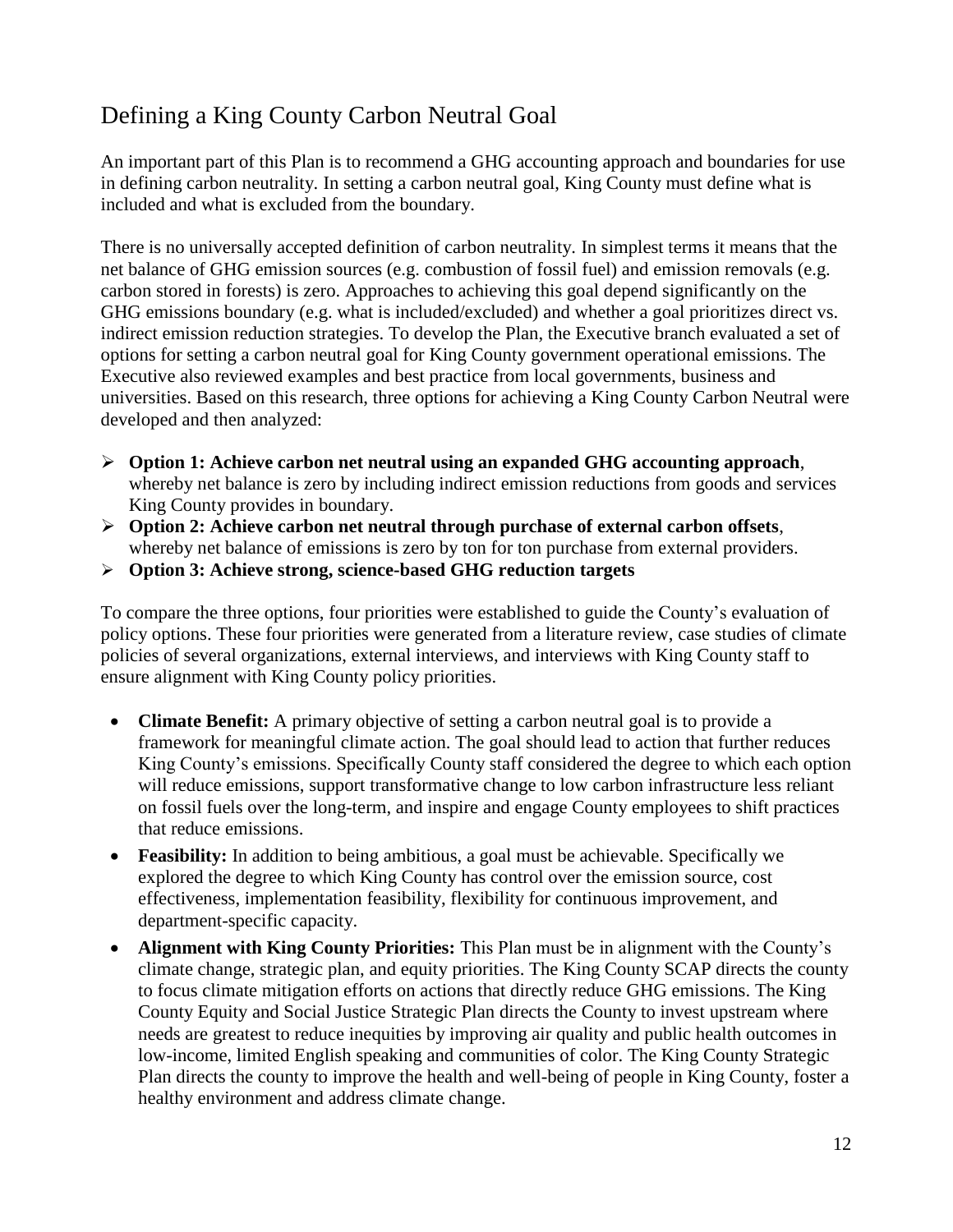**Leadership and Partnership Opportunity**: Setting an operational carbon neutral goal is an opportunity to demonstrate leadership and serve as a model to encourage action by businesses, local jurisdictions, and organizations within King County and beyond.

The three options are as follows:

#### *Option 1: Achieve carbon net neutral using an expanded GHG accounting approach*

A net neutral accounting approach includes additional GHG emissions sources, reductions and removals, such as emissions reduced by King County residents as result of services, such providing transit ridership and community recycling. Under this approach, King County would achieve a carbon net neutral goal when the net balance of direct emissions and indirect emissions reductions activities is zero.

King County's Scope 1 and 2 King County government operational emissions are detailed in the modeling sections of this Plan. In 2017, total Scope 1 and 2 emissions were approximately 360,000 MTCO2e from buildings and facilities, fleet (including Metro bus fleet), and landfill and wastewater fugitive methane emissions. Adding Scope 3 GHG emissions from King County purchases within the boundary of a carbon neutral approach would increase the County's footprint by an estimated 270,000 MTCO2e (2009 estimate). Other Scope 3 emissions from government operations such as employee commute emissions have not been comprehensively quantified, but are estimated to be much smaller than purchasing emissions.

In 2017, it was estimated that Metro Transit reduced regional GHG emissions by approximately 600,000 MTCO2e, primarily as a result of promoting more compact land use development, as well as by reducing traffic congestion and replacing private vehicle trips. For 2017, as part of its net carbon neutral accounting approach, DNRP estimated department GHG reductions and removals of approximately 315,000 MTCO2e associated with tree planting, Loop Biosolids reuse, and recycling at King County owned transfer stations. Overall, these estimates suggest that following a "net" accounting approach, King County could already be considered net carbon neutral (i.e. 915,000 MTCO2e reductions and removals > 630,000 MTCO2e operational GHG emissions).

If a net carbon neutral approach was used for all government operations, on its own, this option would likely not provide any additional climate benefit if King County government was already considered carbon net neutral through accounting and no additional actions were pursued. No new action or effort to reduce direct emissions from government operations would be required or incentivized by this option. This option would not align with the County's commitment in the 2015 SCAP to prioritize directly reducing GHG emissions from operations nor would it help set us on a long-term path of low carbon infrastructure. In conflict with the County's Strategic Plan and Equity and Social Justice Strategic Plan it would not reduce local air pollution nor address public health inequities from the burning of fossil fuels.

This option could focus on communicating that the benefits of the services we provide outweigh the negative impacts of operations, but could be perceived as not truly reducing emissions from operations. Details of evaluation of this option against the four priorities for this Plan are provided in Table 1.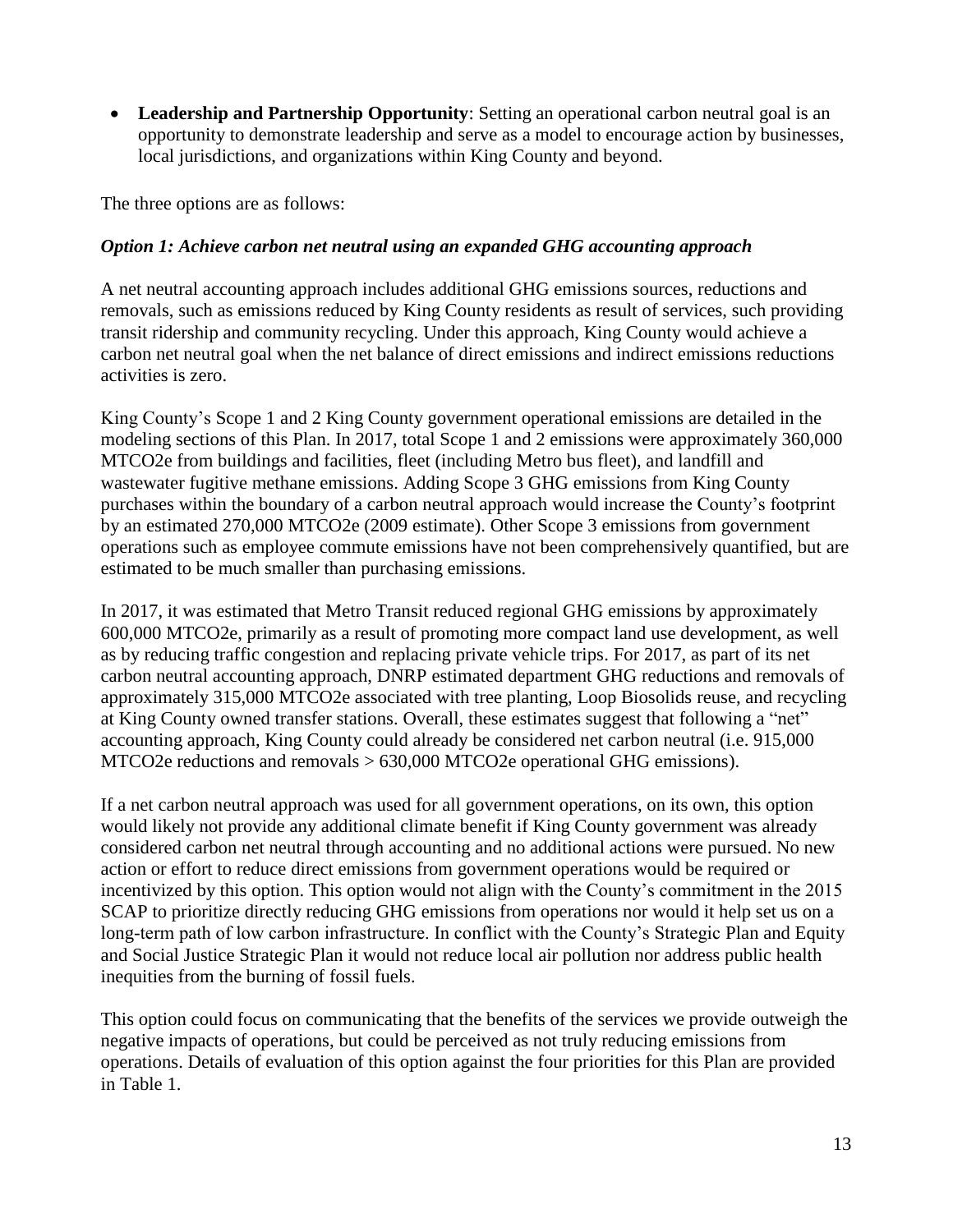#### *Option 2: Achieve carbon net neutral through purchase of external carbon offsets*

After taking steps to reduce emissions directly, King County could purchase indirect reductions, such as carbon offsets from emission reducing projects that reduce GHGs from sources outside of operations. This option would limit the boundary of King County emissions to those under direct control of the county, and authorize the County to achieve carbon neutrality by purchasing carbon offsets from projects outside of the direct control of County government to make up the difference and reach zero emissions.

The great majority of private sector, university, and public sector entities that have made carbon neutral commitments have adopted this approach. This includes Seattle City Light (SCL); City of Austin, TX; Metro Vancouver, British Columbia; Microsoft; Google; Lyft; and many universities including the University of Washington. Carbon offsets can run anywhere from \$5 to \$15 per metric ton depending on the project type and location. For example, each year SCL purchases between 100,000 and 300,000 MTCO2e of carbon offsets to compensate for fossil fuel emissions. City Light purchases offsets registered through the Climate Action Reserve, including projects such as biodiesel for Seattle area ferries and garbage trucks, shore power for cruise ships at the Port of Seattle, and methane recapture at dairy farms. The City of Austin expects to need to purchase between 40,000 to 60,000 metric tons of carbon offsets at a cost ranging from \$200,000 to \$900,000 in order to meet its 2020 carbon neutral commitment.<sup>6</sup>

If King County were to adopt this strategy there would be the cost of purchasing the offsets, as well as an administrative cost to ensure offsets purchased met quality standards. High quality offset projects that are additional, legally attributable, measurable, permanent, unique and independently verified do exist, nevertheless ensuring that a given carbon offset project meets these standards is a challenge.<sup>7</sup> King County Scope 1 and 2 operational emissions are approximately 360,000 metric tons per year (Figure 1). If no further steps were taken to reduce emissions, then given an estimated cost of \$5-\$15 per ton the annual cost to purchase offsets could range from \$1.8 to \$5.4 million per year. To maintain carbon neutral status, and without investment in efforts to reduce emissions directly, carbon offsets would have to continue to be purchased year after year. Over a ten year period from 2020 through 2030 the total cost of offsets could range from \$180 to \$540 million dollars. There is an inherent tradeoff with using County funds for carbon offsets versus investments in infrastructure to set the County on a long-term path to directly reduce its own emissions and reduce its dependence on fossil fuels.

This trade-off became a significant political liability in British Columbia and offers valuable lessons learned. Offsets have been a critical component to achieving the 2010 carbon neutral goal for British Columbia governmental entities. In 2013, an audit determined that two projects that accounted for 70 percent of the offset government agencies purchased were non-additional, (i.e. could not prove that they would not have happened anyway without revenue from offset sale) and the private sector companies receiving the funds would have implemented the projects without government funding. This finding and the cost burden resulted in a public outcry, specifically

[http://austintexas.gov/sites/default/files/files/Sustainability/030118\\_FINAL\\_Memo\\_from\\_OOS\\_to\\_MC\\_RE\\_Greenhous](http://austintexas.gov/sites/default/files/files/Sustainability/030118_FINAL_Memo_from_OOS_to_MC_RE_Greenhouse_Gas_Emissions_Reduction_Progress_Report.pdf) [e\\_Gas\\_Emissions\\_Reduction\\_Progress\\_Report.pdf](http://austintexas.gov/sites/default/files/files/Sustainability/030118_FINAL_Memo_from_OOS_to_MC_RE_Greenhouse_Gas_Emissions_Reduction_Progress_Report.pdf)

 $\overline{a}$ 

<sup>6</sup> City of Austin. 2018. Greenhouse Gas Reduction Progress Report. Memorandum to the Mayor and City Council from the Office of Sustainability. Available at:

<sup>&</sup>lt;sup>7</sup> "The CarbonNeutral Protocol: The Global Standard for Carbon Neutral Programmes." Natural Capital Partners, January 2017. [https://assets.naturalcapitalpartners.com/downloads/The-CarbonNeutral-Protocol-Jan2017.pdf.](https://assets.naturalcapitalpartners.com/downloads/The-CarbonNeutral-Protocol-Jan2017.pdf)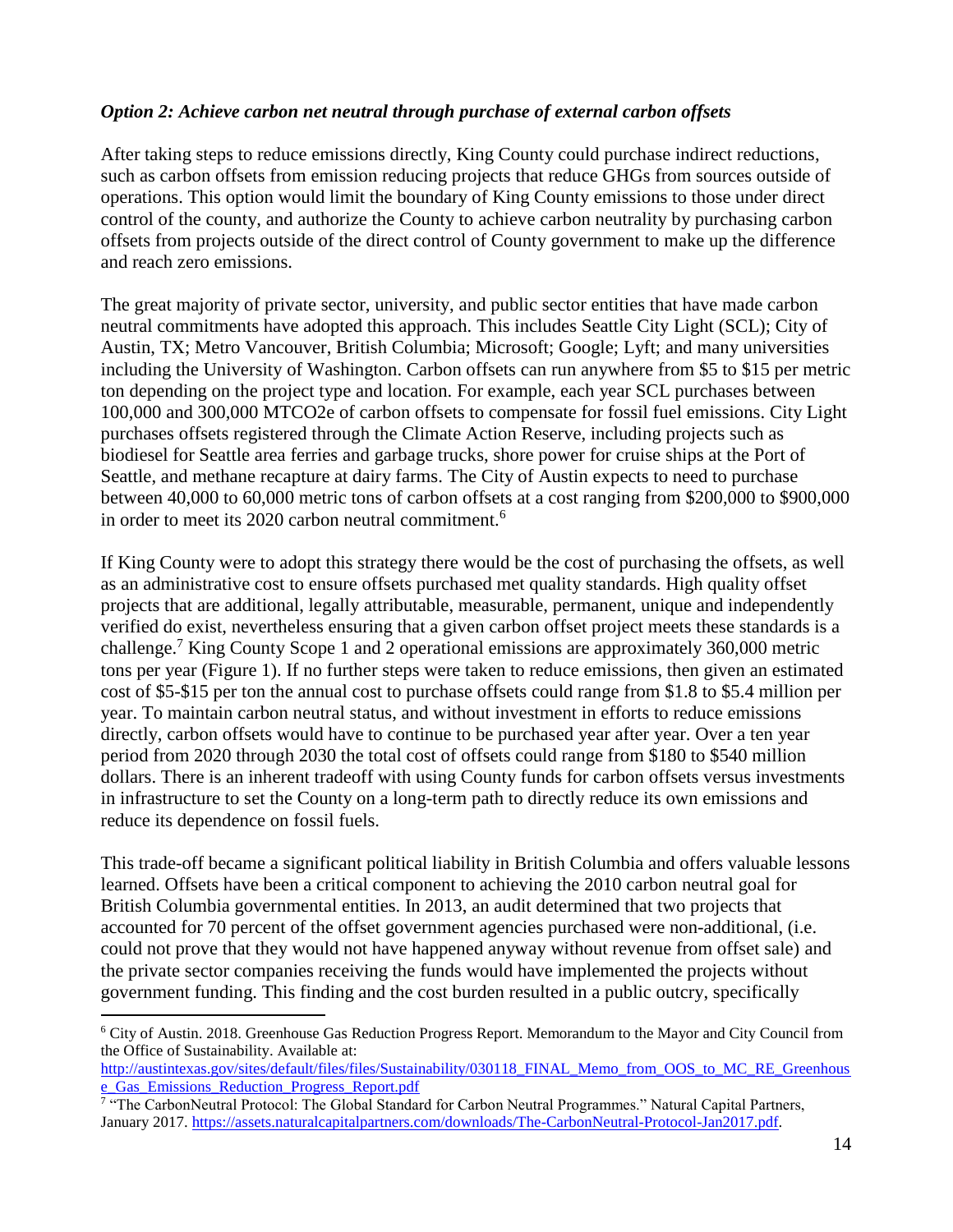related to public school funding. In the end, British Columbia was forced to close the original carbon offset fund and initiated a replacement program that used funds to implement energy efficiency programs in public schools.

Purchase of carbon offsets or other indirect emission reduction could be used to meet the County's goal. Depending on the due diligence and quality of offsets purchased, the projects could achieve a climate benefit. However, this option would not lead to transformational change of County infrastructure nor support the 2015 SCAP objective to directly reduce GHGs. Diverting funds from direct emission reductions would result in a large volume of offsets being purchased year after year. Unless offsets were restricted to locally based projects they would be unlikely to contribute to improving local air quality and reducing health inequities in the County, a priority of the County's Equity and Social Justice Strategic Plan.

#### *Option 3: Achieve strong, science-based GHG reduction targets*

King County can directly reduce Scope 1 and Scope 2 emissions to achieve a GHG reduction goal of 80 percent. An 80 percent reduction goal is aligned with science-based targets and global efforts, such as the Carbon Neutral Cities Alliance to reduce emissions by 80 percent by 2050 as a transformative path to a zero-carbon future. The goal of the Carbon Neutral Cities Alliance is to instigate transformative change by redesigning core city infrastructure (e.g. electricity, transportation, buildings and waste management) so that it operates with few to no carbon emissions. 8

A stronger GHG reduction goal builds on 2015 SCAP goals and objectives to focus investments and actions on direct emission reductions. Focusing investments on direct emissions helps transform King County infrastructure on a low carbon path for the long-term. Reducing emissions locally supports King County equity and social justice goals to deliver health benefits of improved air pollution locally and economic development.

 $\overline{a}$ 

<sup>8</sup> "CNCA: Framework for Long-Term Deep Carbon Reduction Planning." Copenhagen: Innovation Network for Communities, June 2014. [www.usdn.org/uploads/cms/documents/cnca-framework-12-2-](https://www.usdn.org/uploads/cms/documents/cnca-framework-12-2-15.pdf?source=http%3a%2f%2fusdn.org%2fuploads%2fcms%2fdocuments%2fcnca-framework-12-2-15.pdf) [15.pdf?source=http%3a%2f%2fusdn.org%2fuploads%2fcms%2fdocuments%2fcnca-framework-12-2-15.pdf.](https://www.usdn.org/uploads/cms/documents/cnca-framework-12-2-15.pdf?source=http%3a%2f%2fusdn.org%2fuploads%2fcms%2fdocuments%2fcnca-framework-12-2-15.pdf)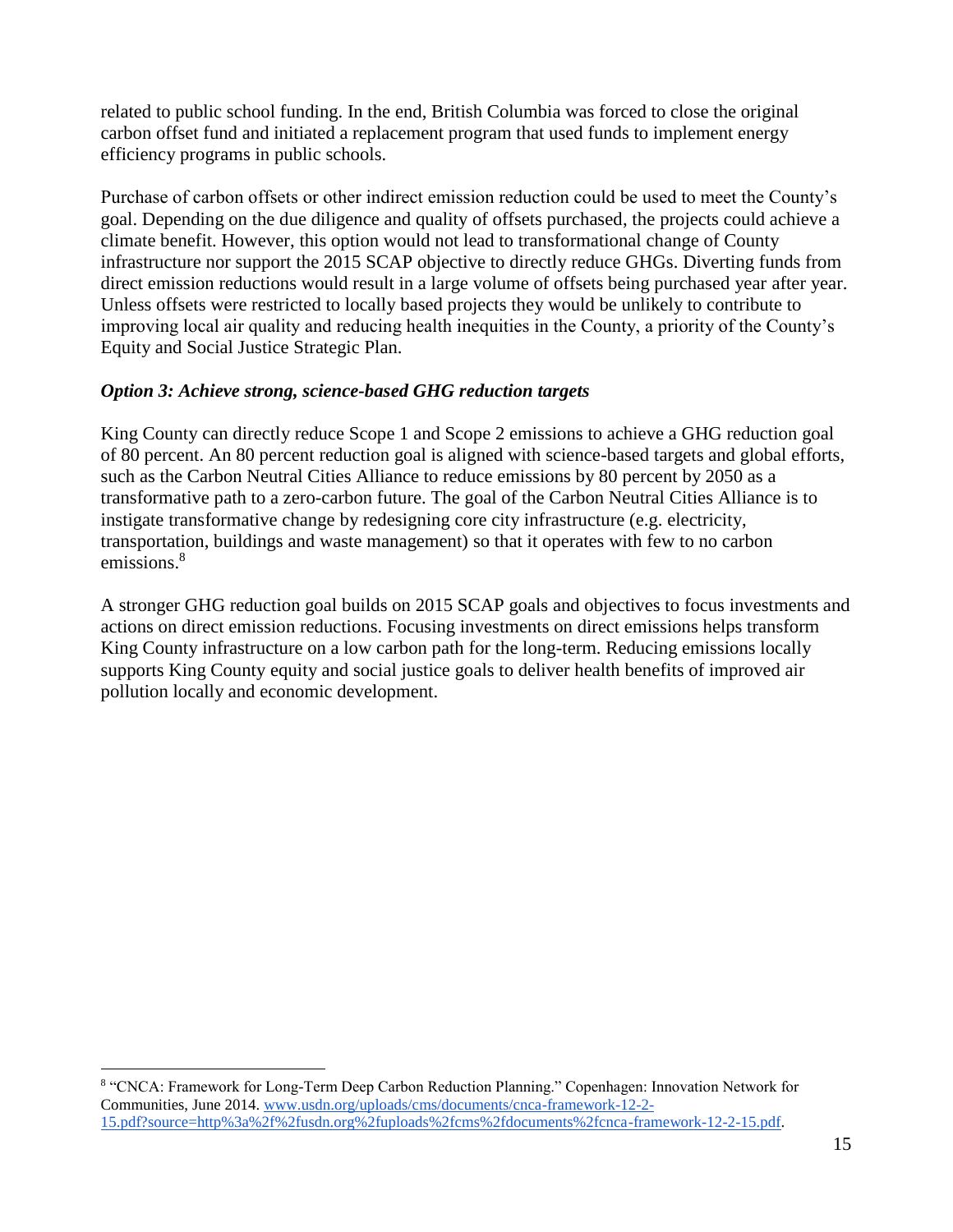| Option                                                                                        | <b>Climate Benefit</b>                                                                                                                                                                                          | <b>Feasibility</b>                                                                                                                                                          | <b>Alignment with</b>                                                                                                                                                                  | Leadership                                                                                                                                                                         |
|-----------------------------------------------------------------------------------------------|-----------------------------------------------------------------------------------------------------------------------------------------------------------------------------------------------------------------|-----------------------------------------------------------------------------------------------------------------------------------------------------------------------------|----------------------------------------------------------------------------------------------------------------------------------------------------------------------------------------|------------------------------------------------------------------------------------------------------------------------------------------------------------------------------------|
|                                                                                               |                                                                                                                                                                                                                 |                                                                                                                                                                             | <b>King County</b>                                                                                                                                                                     |                                                                                                                                                                                    |
|                                                                                               |                                                                                                                                                                                                                 |                                                                                                                                                                             | <b>Priorities</b>                                                                                                                                                                      |                                                                                                                                                                                    |
| <b>Option 1:</b><br><b>Carbon</b><br>neutral<br>through GHG<br>accounting<br>approach         | None: achieving this<br>option would be<br>based on adopting a<br>comprehensive GHG<br>accounting approach<br>but would not accrue<br>additional GHG<br>reduction benefits<br>beyond current<br>practices.      | Feasible dependent<br>on policy decisions<br>about the County's<br>GHG accounting<br>methodology and<br>framework.                                                          | Conflicts with<br>objectives of 2015<br>SCAP to focus on<br>direct emission<br>reductions. Does not<br>further ESJ goals to<br>reduce health<br>inequities from air<br>pollution.      | Communicates the<br>GHG benefit of the<br>services we provide<br>outweighs the<br>emissions<br>generated.                                                                          |
| <b>Option 2:</b><br>Carbon<br>neutral<br>through<br>purchase of<br>external<br>carbon offsets | <b>Indirect GHG</b><br>emission reductions.<br>Would not contribute<br>to transforming<br>County to low carbon<br>infrastructure.<br>Unlikely to have<br>local air pollutant<br>reduction or other<br>benefits. | Est. cost of $$1.8-$<br>\$5.4 million annual<br>costs, not including<br>program costs.<br>Would likely<br>reduce funding<br>available for direct<br>emission<br>reductions. | Conflicts with<br>objectives of 2015<br>SCAP to focus on<br>direct emission<br>reductions. Not<br>likely to further ESJ<br>goals to reduce<br>health inequities<br>from air pollution. | Limited. Diverts<br>responsibility from<br>reducing King<br>County direct<br>emissions. Potential<br>liability of using<br>County funds to<br>implement carbon<br>offset projects. |
| <b>Option 3:</b><br><b>Strong GHG</b><br>reduction<br>targets for<br>direct<br>emissions      | Aggressively reduces<br>near-term GHG<br>emissions. Sets<br>county on long-term<br>path to transform<br>infrastructure to zero-<br>carbon                                                                       | Ambitious but<br>achievable. Further<br>assessment of<br>funding<br>requirements<br>needed. See details<br>in modeling section<br>of this Plan.                             | Aligned with 2015<br><b>SCAP</b> and ESJ<br>goals.                                                                                                                                     | Aligned with best<br>practice Carbon<br><b>Neutral Cities</b><br>Alliance. Strong<br>leadership statement<br>in support of<br>science-based<br>targets.                            |

**Table 1. Comparison of Options for Achieving a Carbon Neutral King County Government**

#### **Recommendation for Carbon Neutral Government Operations Approach**

The review of best practices, evaluation of King County priorities, and GHG emissions modeling (in following section) concluded that **Option 3: achieving a strong, science-based GHG reduction** goal offers benefits not achieved by alternatives:

- **Maximizes the climate benefit** by aggressively reducing near-term GHG emissions and setting the County on a long-term path to transform to low-carbon infrastructure.
- **Aligned with King County priorities** to directly reduce GHG emissions (per 2015 SCAP) and reduce local air pollution to reduce inequities for King County residents (per ESJ Strategic Plan).
- **Demonstrates leadership** by setting a science-based target aligned with best practices of the Carbon Neutral Cities Alliance and has the potential to catalyze broader climate action by other governments and businesses.

The next section of this report further describes the evaluation done to create the Plan, and describes the technical feasibility of option 3 using a modeling of ongoing and new strategies to reduce operational GHG emissions.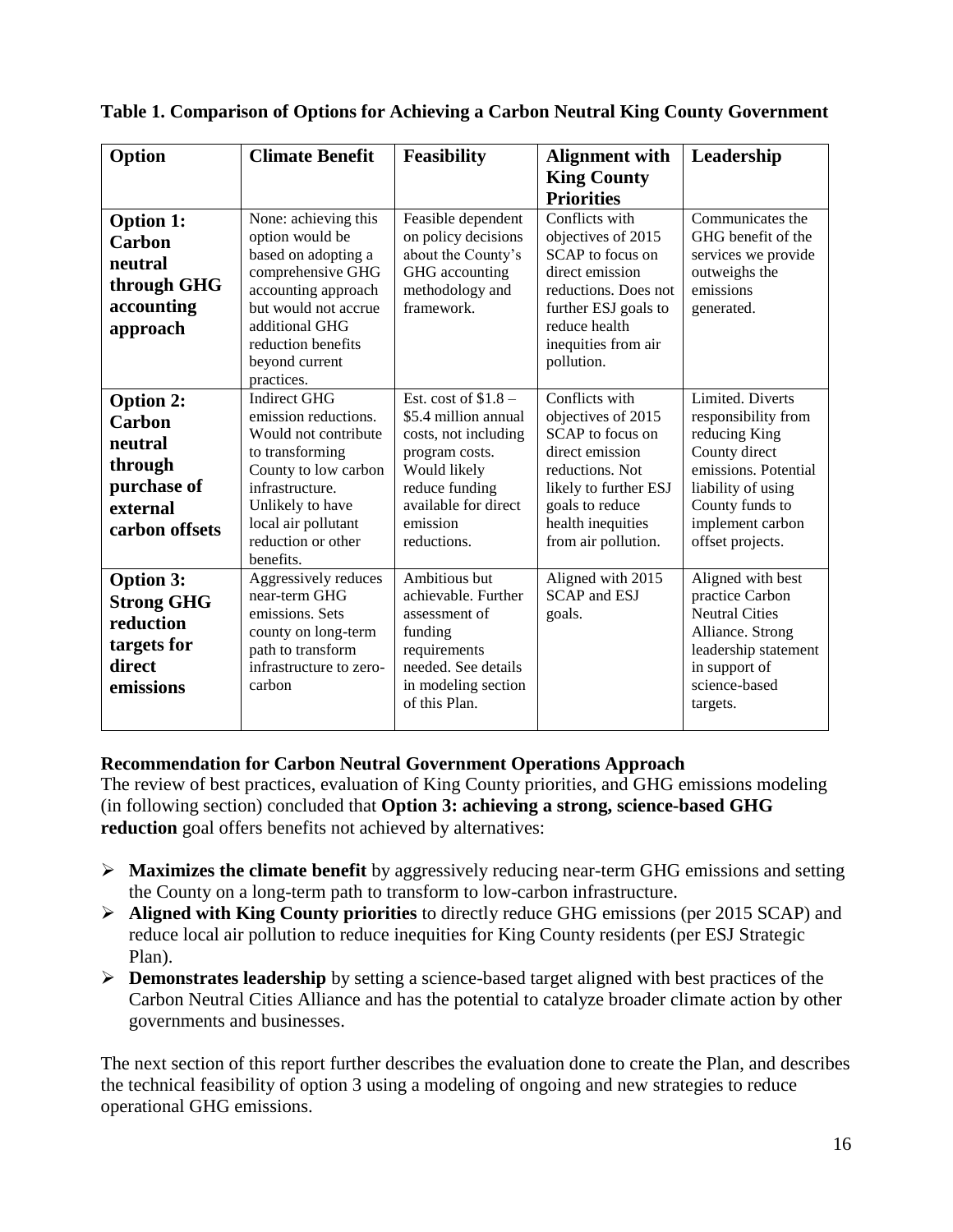# Modeling King County Operational GHG Emissions

#### *Introduction to the Modeling*

The scientific consensus indicates that to avoid the worst impacts of climate change society must drastically reduce GHG emissions over the next decade. Reducing GHG emissions and other pollution also helps achieve health, economic development, and other environmental priorities. Furthermore, a comparison of different options for achieving a carbon neutral goal led us to a recommendation focused on achieving stronger GHG reductions from direct King County government emissions, with existing programs/policies/investments and new initiatives, to maximize the climate benefit and be best aligned with King County priorities. A review of best practices of business and public leaders showed that King County should consider a stretch target to reduce GHG emissions by 80 percent. However, to lead on climate action and demonstrate that success in the near term is possible, this Plan still had to determine by what date King County could achieve stronger GHG reduction targets.

This section provides an overview of the modeling exercise undertaken to inform what GHG emissions reduction targets would be ambitious but achievable for King County. The exercise started by modeling potential emission reductions given full implementation of existing 2015 SCAP strategies as well as implementation of additional emissions reduction strategies in seven different categories.

The new emissions reduction strategies modeled are technically feasible and based on assessment of subject matter experts, but still require additional analysis to develop the costs, assess tradeoffs, and further develop implementation feasibility and timeframes. Implementing these new strategies would require additional actions by the King County Council, leadership, staff and external partners.

Based on these strategies, the County will further develop the targets, strategies and actions identified in this Plan for inclusion in the 2020 SCAP. Modeled strategies presented in this Plan serve to illustrate the level of effort required to achieve ambitious operational emission reductions and are likely to evolve as they are further developed.

#### *Operational Greenhouse Gas Emissions and Accounting Approach*

To track progress towards GHG emissions reduction targets, local governments calculate annual inventories of their emissions-related activities. Operational emissions can be categorized into three 'scopes':

- **Scope 1 emissions** include direct emissions that occur as a part of government operations, such as those that result from property owned or managed by the County. For King County, Scope 1 includes fuel combusted by County-owned vehicles, equipment, and buildings; net carbon change or uptake on County-owned forest land; and fugitive emissions from Countyowned wastewater treatment facilities and landfills.
- **Scope 2 emissions** include indirect emissions associated with the consumption of purchased electricity, steam, heating, and cooling.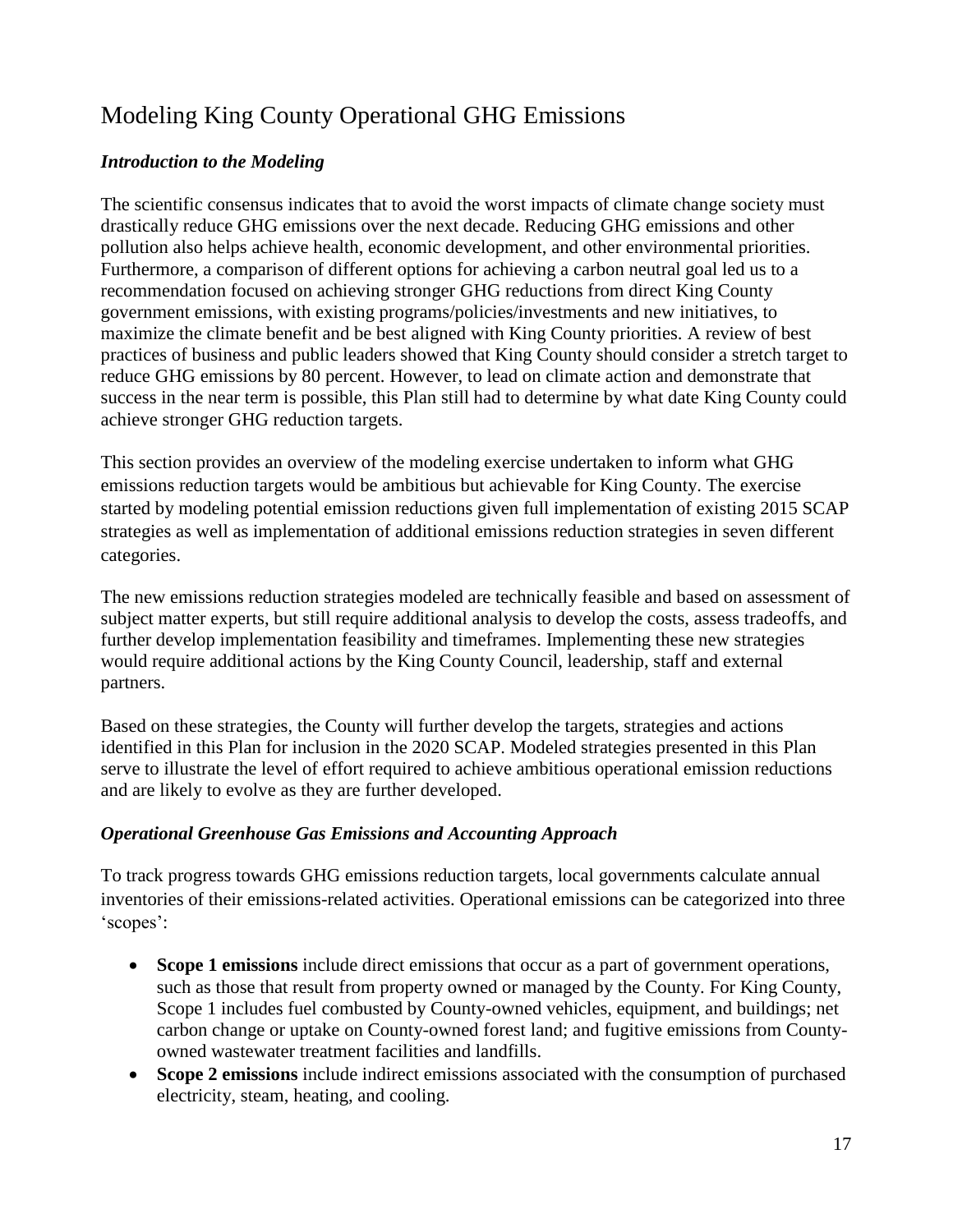**Scope 3 emissions** include all other indirect sources of GHG emissions, such as King County employee business travel and commuting or the lifecycle GHG emissions associated with the production, use and disposal of purchased materials and services. Purchasing is the County's source of Scope 3 emissions. These emissions are associated with everything from the purchase of office supplies to the emissions from construction projects done on behalf of the County that are contracted out to independent businesses.

Scope 3 emissions for one entity are often also Scope 1 emissions for another entity. For example, emissions associated with King County purchases would also be Scope 1 emissions for the businesses that provide the goods or services King County purchases.

For this Plan, King County includes all Scope 1 and 2 emissions, consistent with adopted protocols and best practices. This is an expansion of past County operational GHG target tracking which focused on GHG emissions from energy and fuel usage (e.g., 2018 SCAP Biennial Report). Scope 3 emissions are not considered within the scope of this Plan, but have previously been quantified and King County will continue work to better quantify and reduce Scope 3 emissions, for example, by addressing employee commute related emissions through the County's Commute Trip Reduction (CTR) program and by addressing purchasing related emissions through the County's 2018 Sustainable Purchasing Policy. Additionally, some Scope 3 emissions will continue to be considered as part of existing agency level carbon neutrality commitments by the DNRP, WTD, and SWD.

King County uses The Climate Registry's widely accepted *Local Government Operations Protocol<sup>9</sup>* as a guide for completing its inventory. The gases included in the inventory are carbon dioxide  $(CO<sub>2</sub>)$ , methane  $(CH<sub>4</sub>)$ , nitrous oxide  $(N<sub>2</sub>O)$ , and refrigerants (HFC-134, HFC-134a, and R-407C). Emissions of these gases are reported in terms of metric tons of carbon dioxide equivalent (MTCO2e), the standard unit for GHG inventories. The majority of emissions estimates are calculated by multiplying fuel and electricity use data by a documented emissions factor—a ratio of emissions to an alternative measurement, such as gallons of gasoline (see example calculation below). In select instances, particularly in the case of fugitive—or leaked—emissions, a mix of physical measurement and calculated estimates was employed. Emissions factors were obtained from published sources or, in the case of purchased electricity, were calculated based on supplier specific information. For transportation fuels where well documented life cycle emissions factors have been quantified for the State of California's Low Carbon Fuel Standard (LCFS), these factors were utilized.

An example GHG emissions calculation is as follows:

 $\overline{a}$ 

### gallons of gasoline  $\times$   $\frac{MTCO_2e}{\frac{1}{2}TTCO_2e}$  $\frac{1}{\text{gallon of gasoline}} = \text{MTCO}_2$ e from gasoline use

<sup>9</sup> The Climate Registry. Local Government Operations Protocol. Available at: [https://www.theclimateregistry.org/tools](https://www.theclimateregistry.org/tools-resources/reporting-protocols/local-goverment-operations-protocol/)[resources/reporting-protocols/local-goverment-operations-protocol/](https://www.theclimateregistry.org/tools-resources/reporting-protocols/local-goverment-operations-protocol/)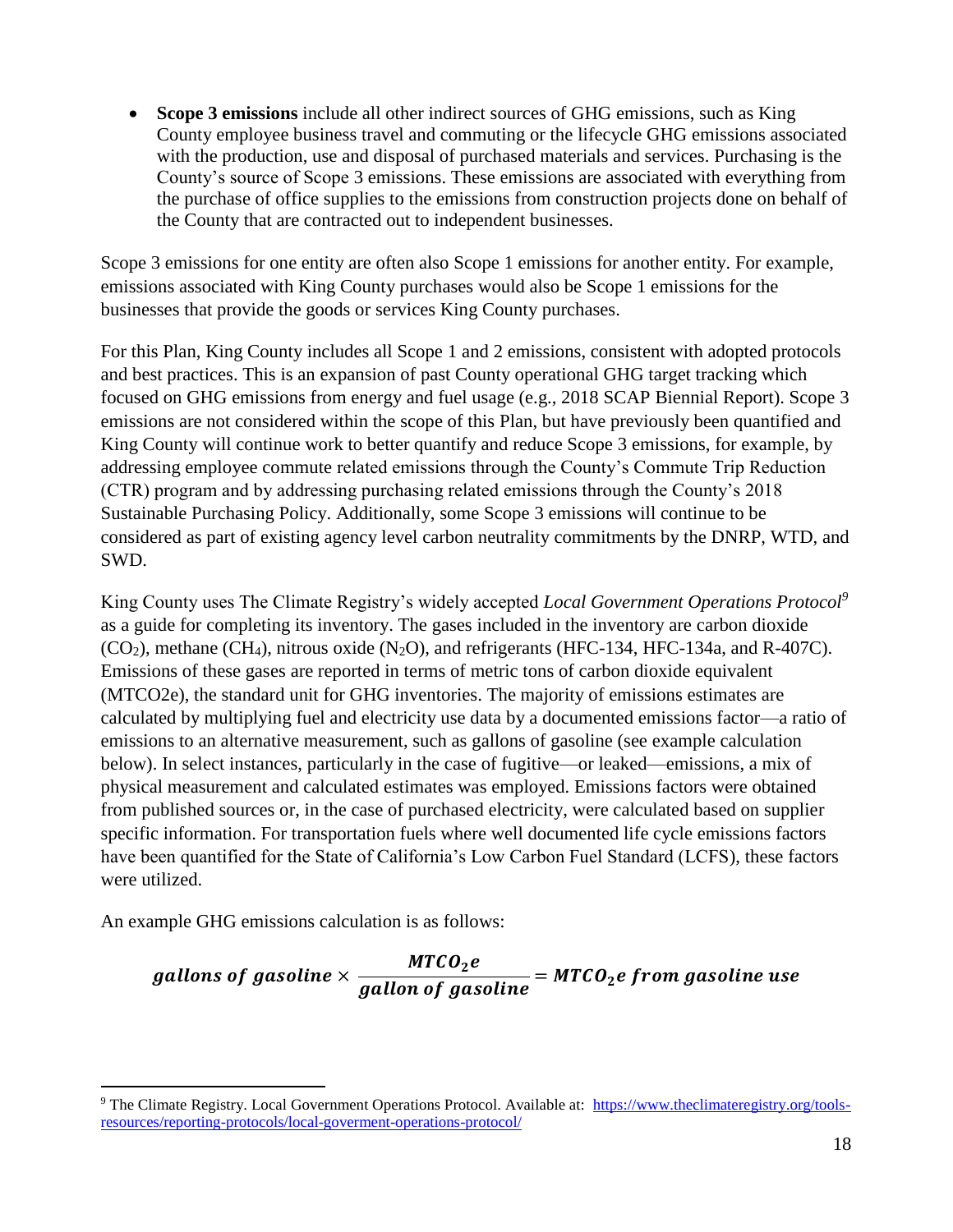Consistent with 2016 Comprehensive Plan policy F-215b to "strive to provide services and build and operate public buildings and infrastructure that are carbon neutral" the King County operations inventories from 2007 to 2017 include GHG emissions associated with the following activities:

- Electricity, natural gas, steam, propane, and heating oil use in King County buildings, facilities, boilers, furnaces, and generators.
- Diesel, gasoline, propane, electricity, biodiesel, natural gas, jet fuel, and refrigerant use in King County fleets (including Metro buses) and off-road vehicles.
- Methane and nitrous oxide releases at King County operated landfills (open and closed) and wastewater treatment facilities.

#### *Operational Emissions Trends*

 $\overline{a}$ 

King County's existing operational GHG emissions target is based on reductions compared to a 2007 baseline year, with targets of a 15 percent reduction by 2015 and a 25 percent reduction by 2020. A summary of operational emissions for 2007 through 2017 is detailed in Figure 1.

Between 2007 and 2017, total population increased by 16 percent and total employment increased by 15 percent. King County services have grown to match increased demand. For example transit ridership increased by 11 percent and total vanpool and vanshare ridership increased by 39 percent. Despite these large increases, King County's total Scope 1 and Scope 2 operations GHG emissions increased by a more modest 4 percent compared to the 2007 baseline. <sup>10</sup> Important trends in operational emissions that contributed to the annual variations shown in Figure 1 include: a decline in building and facilities GHG emissions due to decreased steam and Puget Sound Energy electricity usage; an increase in transit fuel usage; and year to year variability in the acreage of intermediate and final landfill cover systems at the Cedar Hills Regional Landfill. Commitments already in place such as to purchase renewable electricity and electrify buses will help reduce emissions from buildings and facilities and Metro Transit over the coming years.

An analysis completed as part of this Plan assessed what 2017 emissions may have been if no early GHG reduction actions had been taken by the County. Results suggest that King County's operational emissions may have been  $30,500$  MTCO<sub>2</sub>e—approximately 8 percent—higher in 2017 compared to 2007 if King County had not taken early steps to reduce GHG emissions. This analysis estimated what King County's operational emissions would have been if they had increased more consistent with population growth over the 2007-2017 time frame.

<sup>&</sup>lt;sup>10</sup> In the updated operational GHG inventory compiled for this Plan, when considering GHG emissions from fuel and energy usage only (excluding fugitive methane emissions), the total increase in emissions is 0.9 percent between 2007 and 2017. This is similar to the 0.6 percent increase reported for these sources for this time frame in the 2017 SCAP Biennial Report.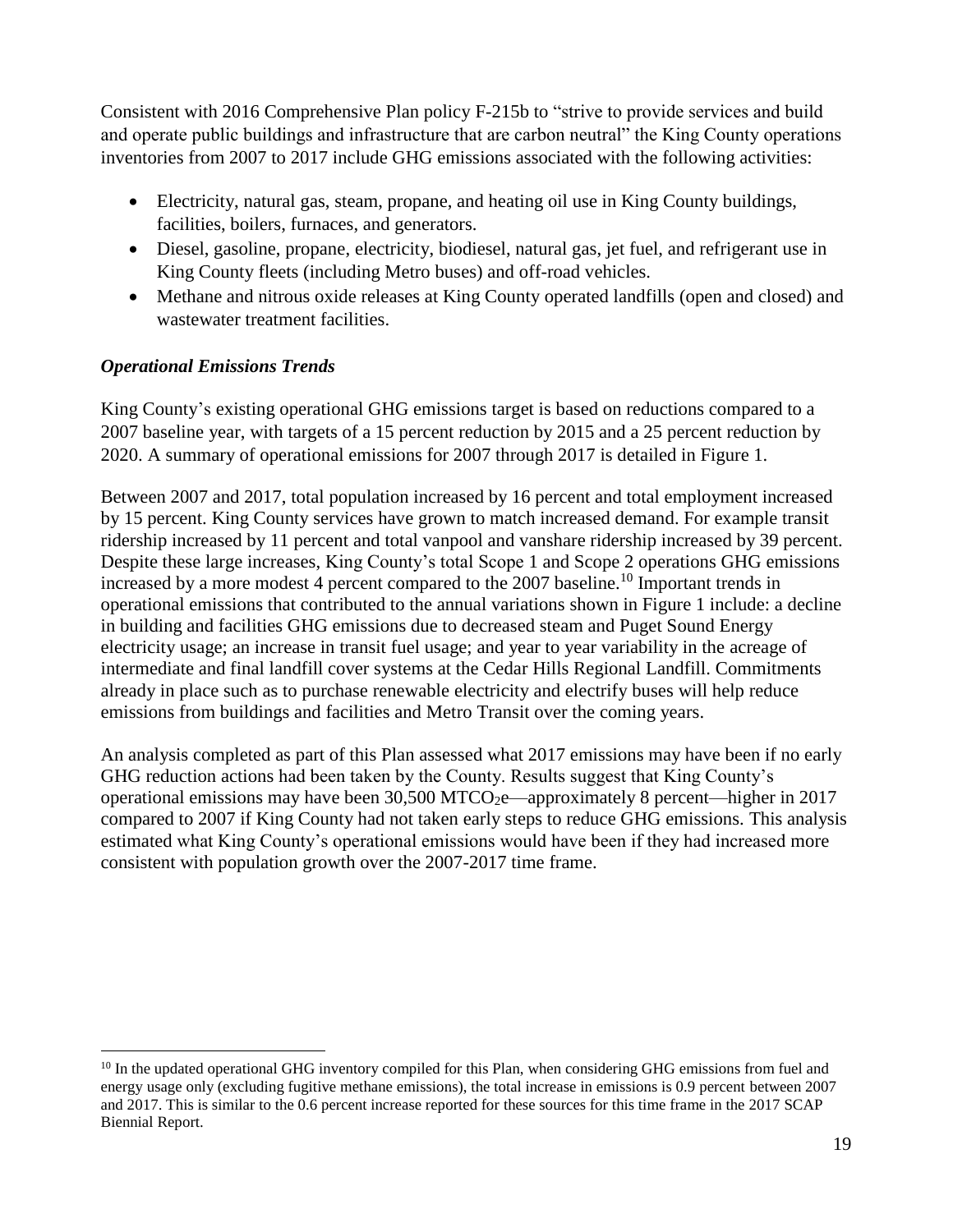**Figure 1: King County Operations GHG Emissions by Sector.** Total Scope 1 and 2 emissions increased by 4 percent between 2007 and 2017, despite countywide population growth of 16 percent. An analysis completed as part of this Plan estimated that 2017 emissions might have been 8 percent higher (391,000 MTCO2e total) if early actions to reduce emissions had not been taken.



#### *Business-As-Usual Forecast*

The modeling exercise began with an examination of historical King County operations data for the GHG inventory baseline year (2007) and years 2014 through 2017. These data provided a baseline from which to build a business-as-usual (BAU) scenario. The BAU scenario offers a window into what operations emissions would be in future years (2018-2050) if King County did nothing additional to reduce emissions. The BAU scenario begins in 2018 and projects GHG emissions for subsequent years based on expected changes to population size, planned updates to King County service provisions (e.g., Metro service changes), anticipated energy market fluctuations, and historical trends. The forecast results in an average increase in MTCO<sub>2</sub>e of approximately 1 percent each year, which equates to a 41 percent overall increase in emissions from 2007 levels in 2050. Figures 1, 2 and 3 all include the BAU forecasted increase in emissions over time along with the historic trend in County emissions.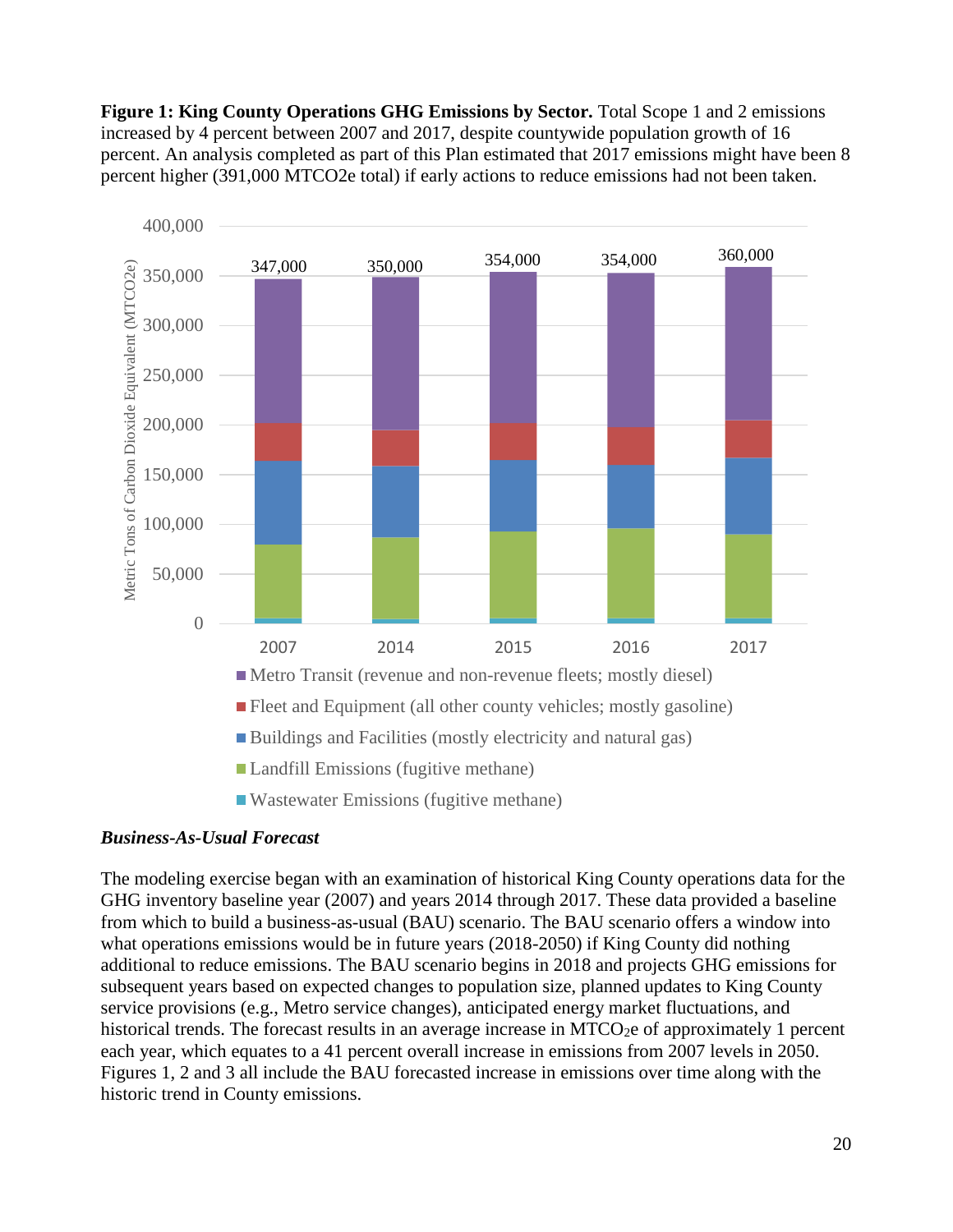#### *Analysis of Existing 2015 SCAP Strategies*

To estimate future County operations emissions given commitments of the 2015 SCAP, the model quantified emission reductions from each SCAP strategy and subtracted those strategy emissions from the BAU scenario. The model directly calculates emissions reductions using documented source data whenever possible or in certain cases emissions reduction estimates based on consultant and King County staff subject matter expertise.

To account for interactions among strategies, the model subtracts reductions in a sequential manner. While this calculation methodology accurately estimates total emissions reductions of all strategies taken together, ascribing emissions reductions to individual strategies can be complicated due to the interdependent nature of reduction activities. For example, consider two strategies: 1) installation of efficient equipment in buildings and 2) purchase of renewable energy. If the energy efficiency strategy is calculated first, then this strategy would get "credit" for emissions reductions associated with changes in energy usage. However, if the renewable energy strategy is considered first and results in a zero-emissions energy supply, then subsequent changes in energy usage would appear to have no impact on GHG emissions. Essentially, in this second calculation scenario, the renewable energy strategy receives all of the "credit" for reducing emissions. However, this does not necessarily reflect how reduction strategies are implemented in the real world. In reality, these strategies would work in concert with one another, with one strategy lowering total energy demand thereby making it easier for utilities and the County to meet regional energy needs with renewable options, and the other strategy increasing the amount of renewable energy options in the region.

Evaluating emissions reductions can be complicated by uncertainty in underlying variables and assumptions. To minimize this uncertainty, all assumptions and variables used in the model were vetted for relevance and accuracy by an interdisciplinary group of King County staff.

Figure 2 below summarizes outcomes of the SCAP strategy analysis. The black line at the top of the chart represents projected emissions in the BAU scenario. The green wedge represents the modeled annual emissions reductions from implementing current SCAP strategies. The bottom border of this reduction wedge represents remaining emissions from King County operations. The size of the wedge reveals that additional reduction strategies will be needed to meet an 80 percent emissions reduction goal. The largest reduction is estimated for year 2029, where emissions are anticipated to be 55 percent below 2007 levels. However, without additional reduction activities beyond those in the current SCAP, emissions will slowly rise again as strategy effectiveness plateaus and BAU trends push emissions up.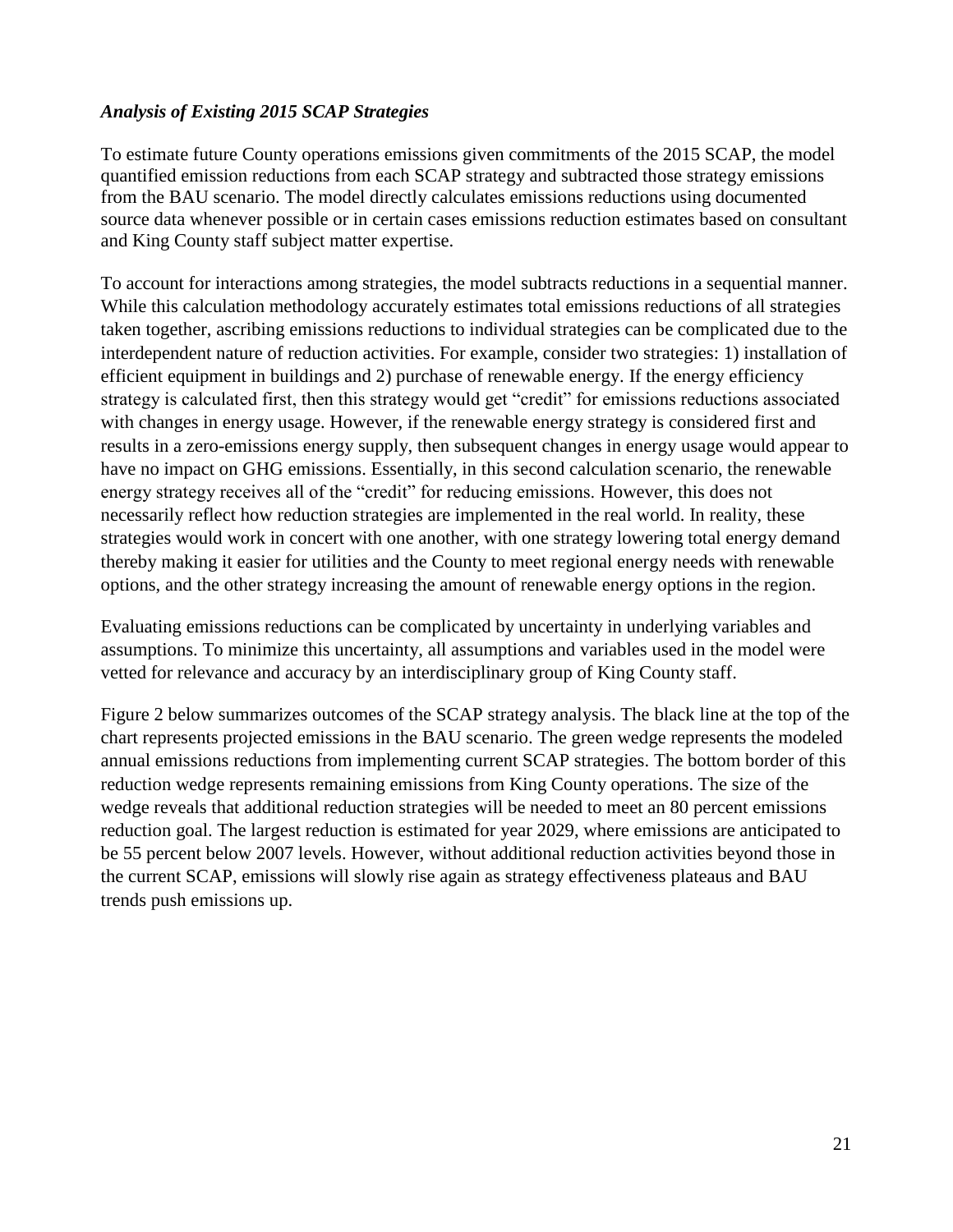

**Figure 2: Potential Emissions Reductions from Existing 2015 SCAP Strategies**

*Analysis of New Strategies to Achieve a Stronger GHG Reduction Target*

As part of this planning exercise, to evaluate potential reductions associated with additional reduction activities beyond those already in development related to the 2015 SCAP, King County staff developed a set of technically feasible, yet uncommitted, additional strategies. For example, staff who manage the County's fleets were asked to – based on their professional expertise – estimate when and over what time frame the County might reasonably transition its fleets to electric vehicles. Their professional judgement on when cost effective options might become available and a likely timeframe of vehicle replacements was then built into a forward looking model of potential carbon reductions the County could achieve.

Emissions reductions strategies under seven categories were developed and quantified to determine how they might contribute to reaching an 80 percent operational emissions reduction goal in future years. Details of existing and new strategies modeled are provided in Table 2.

#### *Assessment of What it Would Take to Achieve Modeled Strategies*

In addition to outlining the GHG impact of modeled strategies, this Plan provides a preliminary assessment of requirements of the County (in terms of staff, budget resources, strategic planning) as well as external factors (e.g. market for new technology) that would be needed to implement identified strategies. King County will need to invest additional staff and budget resources to support achievement of a stronger GHG reduction goal. Several market and external factors will need to continue to advance to meet the operational and service needs of King County. Pending Council adoption of this Plan, the strategies considered will be further developed for inclusion in the 2020 SCAP update. Table 2 outlines information about key requirements and actions that would be needed by King County government and external partners to achieve the modeled strategies. This information is provided to demonstrate the level of effort and investment that would be needed to achieve identified strategies.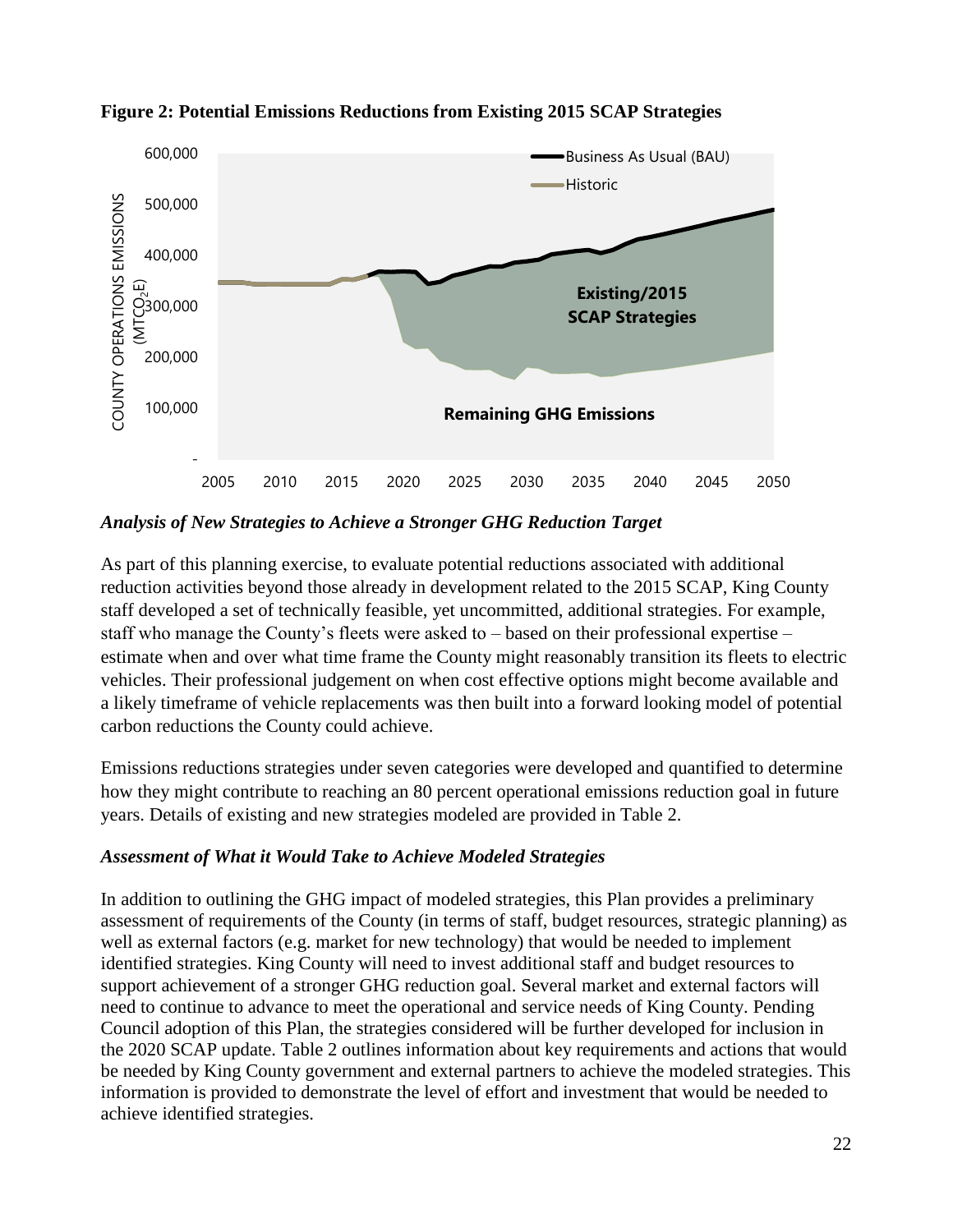#### *Preliminary Feasibility Information of Modeled Strategies*

Emissions reduction strategies modeled are technically feasible and based on assessment of subject matter experts, but will require additional analysis to develop the costs, assess tradeoffs, and further develop implementation feasibility and timeframes. Additionally, implementing these new strategies would require additional actions by the King County Council, leadership, staff and external partners to achieve the proposed reduction targets. These strategies will be further developed for inclusion in the 2020 SCAP, pending council adoption of this Plan.

In developing potential new strategies, staff also assessed information about the status, cost, key considerations, and potential additional benefits and impacts of the strategies related to King County priorities of level of service; ESJ; public health; economic development; and partnerships. This information in also summarized in Table 2 below.

Table 2 provides a summary of existing or 2015 SCAP strategies and new strategies developed in this planning exercise. Each description outlines what was considered an "existing" or 2015 SCAP strategy compared to "new" strategies developed as part of this Plan. To provide a common timeframe across different strategies, the status of each strategy is described for the year 2030, although several new strategies modeled extend beyond this date. The Table documents key requirements of King County government and external factors that would be needed to implement identified strategies. This Table also includes preliminary information about the status, cost, key considerations, and potential additional benefits and impacts of the strategies related to King County priorities of level of service; equity and social justice; public health; economic development; and partnerships.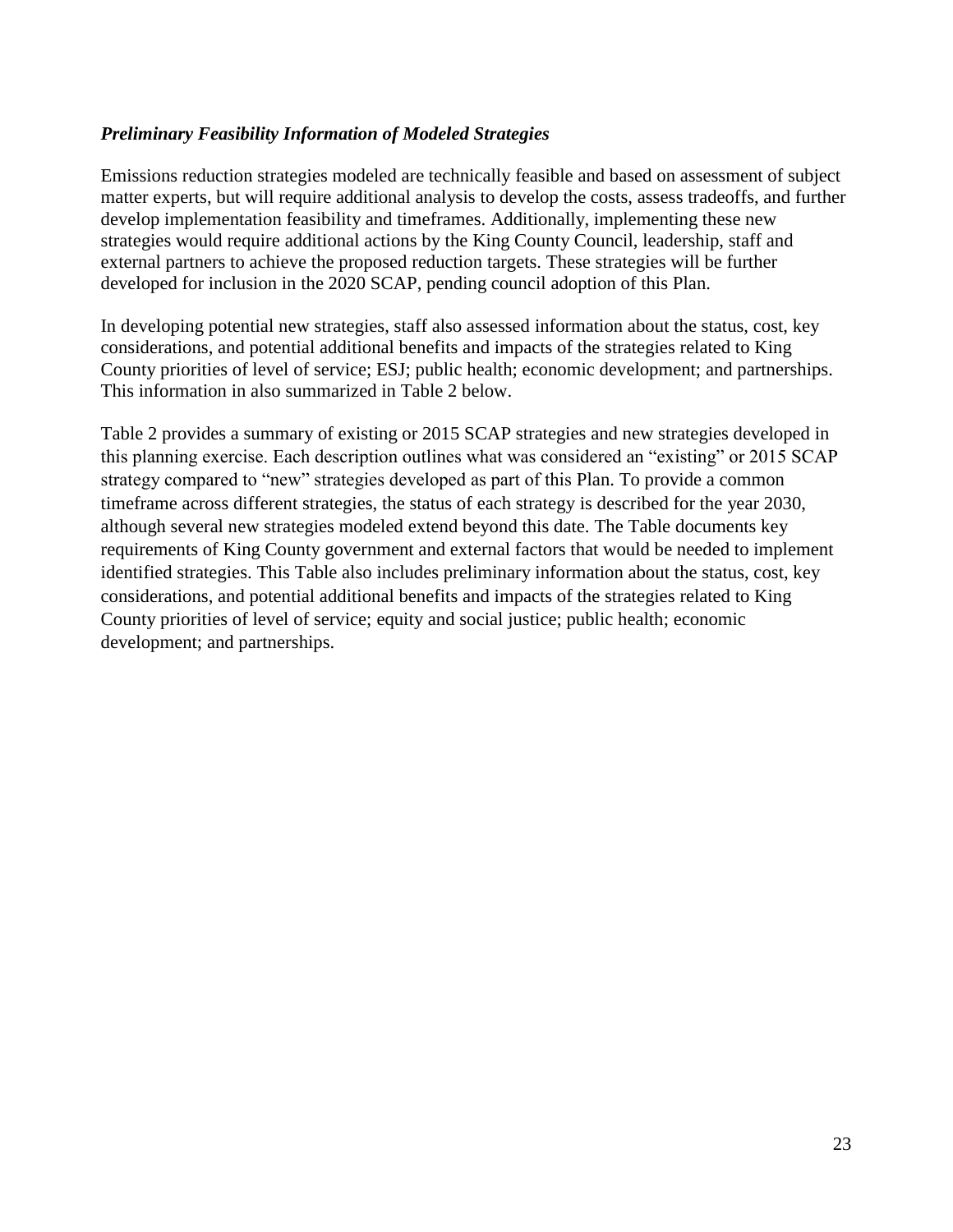| <b>Strategy Detail</b>                                                                                                                                                                                                                                                                                                                                                                       | <b>Implementation Requirements</b>                                                                                                                                                                                                                                                                                                                                                                                                                                                                                                                                                   | <b>Preliminary Feasibility Information</b>                                                                                                                                                                                                                                                                                                                                                                                                                                                                                                                                                                                                                                                                                                                                                                                                                                                                                                                                                                                                          |
|----------------------------------------------------------------------------------------------------------------------------------------------------------------------------------------------------------------------------------------------------------------------------------------------------------------------------------------------------------------------------------------------|--------------------------------------------------------------------------------------------------------------------------------------------------------------------------------------------------------------------------------------------------------------------------------------------------------------------------------------------------------------------------------------------------------------------------------------------------------------------------------------------------------------------------------------------------------------------------------------|-----------------------------------------------------------------------------------------------------------------------------------------------------------------------------------------------------------------------------------------------------------------------------------------------------------------------------------------------------------------------------------------------------------------------------------------------------------------------------------------------------------------------------------------------------------------------------------------------------------------------------------------------------------------------------------------------------------------------------------------------------------------------------------------------------------------------------------------------------------------------------------------------------------------------------------------------------------------------------------------------------------------------------------------------------|
| <b>ZERO-EMISSION BUS TRANSITION</b>                                                                                                                                                                                                                                                                                                                                                          |                                                                                                                                                                                                                                                                                                                                                                                                                                                                                                                                                                                      |                                                                                                                                                                                                                                                                                                                                                                                                                                                                                                                                                                                                                                                                                                                                                                                                                                                                                                                                                                                                                                                     |
| <b>Transition transit fixed</b><br>route fleet vehicles to<br>zero-emission battery<br>buses.<br><b>Existing:</b> By 2030, 56%<br>of the bus fleet are zero-<br>emissions (100% by<br>2040).<br>New: By 2030, 65% of<br>the bus fleet are zero-<br>emissions (100% by<br>2038).                                                                                                              | <b>By King County Government:</b><br>Develop additional bus charging<br>$\bullet$<br>either en-route or add infrastructure<br>to existing bus bases prior to 2030.<br>Installation of charging infrastructure<br>at the Interim, South Annex, and<br>South King County bases alone prior<br>to 2030 will be insufficient to support<br>a 100% transition to battery electric<br>buses by 2040.<br>By others:<br>Technology for bus fleet, charging,<br>$\bullet$<br>integrated dispatching and energy<br>management will need to continue to<br>develop to meet Metro Transit needs. | Status: 2017 commitment, aligned with 2- and 10-yr CIP.<br>Cost: Life-cycle costs estimate 6 percent higher for battery-<br>$\bullet$<br>electric vs. Diesel-hybrids buses; 2 percent higher when societal<br>costs are included. Costs of battery-electric buses are expected to<br>decline as technology and the market matures.<br>Key Considerations: Standardized charging, battery performance,<br>$\bullet$<br>charging and operations at scale in base operations, workforce<br>development for using new technologies.<br>Additional Benefits and Impacts: Public health benefit from<br>reduced air pollution and noise pollution; ESJ benefit of deploying<br>zero-emission fleet first to communities most vulnerable to air<br>pollution in South King County; partnerships with Seattle City<br>Light (SCL) and Puget Sound Energy (PSE) utilities; catalytic<br>benefit of helping develop and spur the broader market for battery-<br>bus technologies.                                                                             |
| RENEWABLE ELECTRICITY<br>Continue current and<br><i>pursue future power</i><br>supply agreements for the<br>consumption of<br>renewable electricity by<br>County government.<br><b>Existing: Green Direct</b><br>renewable electricity<br>contract with Puget Sound<br>Energy from 2019-2029.<br>New: Develop a new<br>agreement to continue to<br>use renewable electricity<br>beyond 2029. | <b>By King County Government:</b><br>Consensus with PSE and approval by<br>$\bullet$<br>Council to extend the renewable<br>electricity contract from 10 years to a<br>longer time frame. An extended<br>contract would also require agencies<br>to identify suitability of sites and<br>accounts.<br>By others:<br>Availability of renewable energy and<br>contract offering with PSE/third party<br>developer.                                                                                                                                                                      | Status: In March 2017, the Executive recommended and the<br>$\bullet$<br>Council approved a 10-year contract with PSE that commits the<br>county to purchase renewable electricity for the period 2019-2029.<br>Cost: Financial analysis showed that under most scenarios the 10-<br>$\bullet$<br>year contract will save money compared to paying normal utility<br>rates; an estimated \$5 million in savings over the contract lifetime.<br>Key Considerations: A future renewable electricity option<br>$\bullet$<br>beyond the existing 10-year agreement is not confirmed.<br>Additional Benefits and Impacts: Projects will provide health<br>benefits from reduced air pollution. The Skookumchuk Wind<br>Energy project is estimated to create 300 construction and 5<br>operating jobs and tax revenue in Lewis County. The Draft<br>Environmental Impact Statement identified potential negative<br>benefits to bird species and also measures to reduce impacts.<br>Expected cost savings with the project will reduce operating costs. |

# **Table 2: Strategy Details, Implementation Requirements, and Preliminary Feasibility Information of Modeled Strategies**.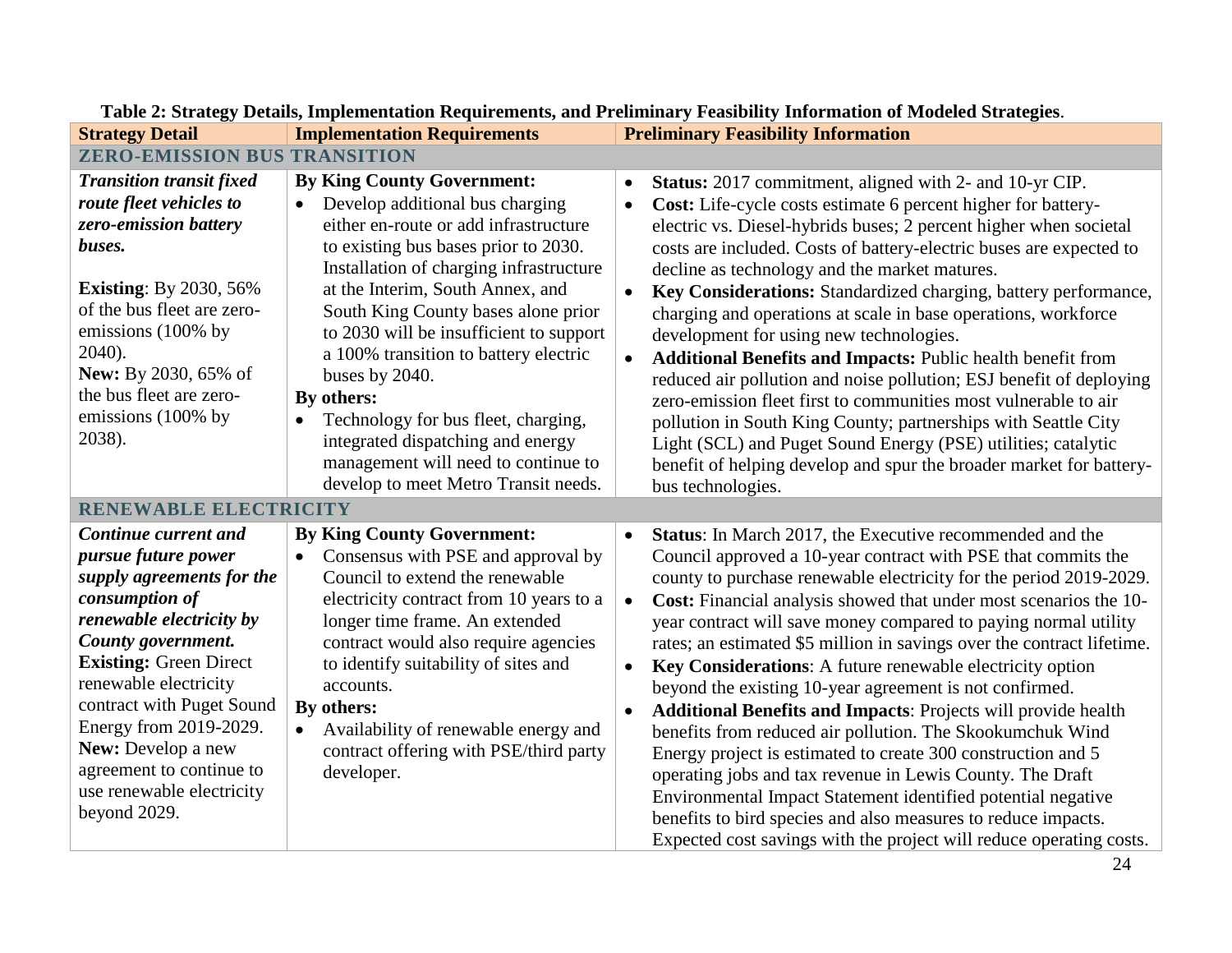| <b>Strategy Detail</b>                                                                                                                                                                                                                                                    | <b>Implementation Requirements</b>                                                                                                                                                                                                                                                                                                                                                                                                                                | <b>Preliminary Feasibility Information</b>                                                                                                                                                                                                                                                                                                                                                                                                                                                                                                                                                                                                                                                                                                                                                                                                                                                                                                                                                     |  |
|---------------------------------------------------------------------------------------------------------------------------------------------------------------------------------------------------------------------------------------------------------------------------|-------------------------------------------------------------------------------------------------------------------------------------------------------------------------------------------------------------------------------------------------------------------------------------------------------------------------------------------------------------------------------------------------------------------------------------------------------------------|------------------------------------------------------------------------------------------------------------------------------------------------------------------------------------------------------------------------------------------------------------------------------------------------------------------------------------------------------------------------------------------------------------------------------------------------------------------------------------------------------------------------------------------------------------------------------------------------------------------------------------------------------------------------------------------------------------------------------------------------------------------------------------------------------------------------------------------------------------------------------------------------------------------------------------------------------------------------------------------------|--|
| <b>NET FOREST CARBON REMOVALS</b>                                                                                                                                                                                                                                         |                                                                                                                                                                                                                                                                                                                                                                                                                                                                   |                                                                                                                                                                                                                                                                                                                                                                                                                                                                                                                                                                                                                                                                                                                                                                                                                                                                                                                                                                                                |  |
| <b>Maintain carbon</b><br>sequestration from<br>management and<br>ownership of County-<br>owned lands.<br><b>Existing:</b> Includes an<br>estimated 50,000<br>MTCO2e in carbon<br>sequestration per year<br>across all King County<br>owned lands.                        | <b>By King County Government:</b><br>Continue to own and steward its<br>$\bullet$<br>forests.<br>Finalize the accounting methodology<br>$\bullet$<br>so that all King County owned lands<br>are included in the County's Scope 1<br>GHG accounting.<br>Do not sell the carbon sequestered by<br>these forestlands to external parties.                                                                                                                            | <b>Status:</b> This strategy is an estimate of direct Scope 1 GHG<br>$\bullet$<br>removals occurring on King County owned lands as a result of<br>forest growth.<br><b>Cost:</b> King County owns a variety of lands providing these<br>$\bullet$<br>benefits and maintains them as protected sites for a variety of<br>purposes. Carbon removal from these lands is largely a co-benefit<br>of land protection.<br>Key Considerations: According to GHG accounting protocols, to<br>$\bullet$<br>account for carbon removals from King County lands as a Scope 1<br>GHG removal, emissions and sequestration from all King County<br>owned lands need to be quantified. King County is developing a<br>forest carbon offset program for lands acquired since 2015 and the<br>GHG benefit of those lands is not included in this estimate.<br><b>Additional Benefits and Impacts:</b> Forests provide a wide variety<br>$\bullet$<br>of environmental, health, recreation, and other benefits. |  |
|                                                                                                                                                                                                                                                                           | <b>WASTEWATER FUGITIVE EMISSIONS CAPTURE</b>                                                                                                                                                                                                                                                                                                                                                                                                                      |                                                                                                                                                                                                                                                                                                                                                                                                                                                                                                                                                                                                                                                                                                                                                                                                                                                                                                                                                                                                |  |
| <b>Upgrade existing biogas</b><br>scrubber system at South<br>Plant, through which<br>fugitive methane<br>associated with the<br>wastewater treatment<br>process will be reduced.<br>New: Upgrade the<br>existing biogas scrubber<br>system at the South Plant<br>by 2030 | <b>By King County Government:</b><br>Capital funding availability, project<br>$\bullet$<br>management resource availability,<br>prioritization of this project.<br>By others:<br>Ensuring vendor/manufacturer can<br>$\bullet$<br>supply specified equipment.<br>Could be competing priorities if<br>$\bullet$<br>additional future regulatory<br>requirements (such as nutrient<br>removal) take large amounts of<br>capital or project management<br>resources. | <b>Status:</b> A project is being developed to upgrade the South Plant's<br>$\bullet$<br>existing biogas scrubbing system, but the project scope and<br>schedule have not yet been determined. There is a medium<br>probability that a project resulting in the estimated emissions<br>reductions could be implemented by 2030.<br>Cost: Project scope is not finalized, and budget has not yet been<br>$\bullet$<br>developed.<br>Key Considerations: This project may be able to be tied to the<br>$\bullet$<br>end of the functional life of the existing biogas scrubber system to<br>minimize potential costs.<br><b>Additional Benefits:</b> There would be a modest public health<br>$\bullet$<br>benefit of reduced localized air emissions resulting from lower<br>natural gas consumption.                                                                                                                                                                                           |  |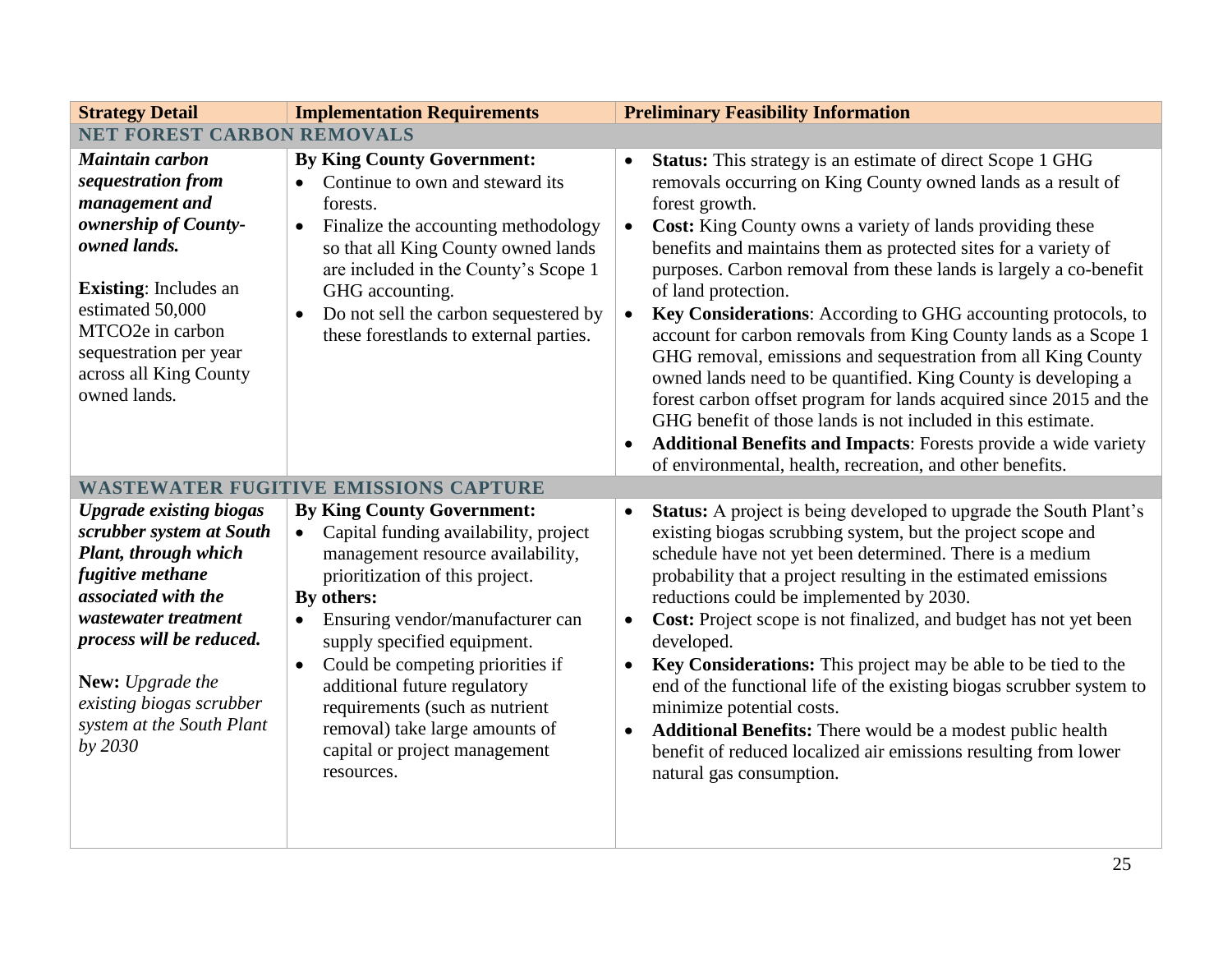| BUILDING ENERGY EFFICIENCY AND LOW-CARBON ENERGY                                                                                                                                                                                                                                                                                                                                                                                                                                                                                                                                                    |                                                                                                                                                                                                                                                                                                                                                                                                                                                                                                                                                                                                                                                                                                                                                                                                                                                                                                                                                                                                                                                                                                                                                                                                                                                                                                                                                                                                                                                                                                                                                                                                                                                                                                                                        |                                                                                                                                                                                                                                                                                                                                                                                                                                                                                                                                                                                                                                                                                                                                                                                                                                                                                                                                                                                                                                                                                                                                                                                                                                                                             |  |
|-----------------------------------------------------------------------------------------------------------------------------------------------------------------------------------------------------------------------------------------------------------------------------------------------------------------------------------------------------------------------------------------------------------------------------------------------------------------------------------------------------------------------------------------------------------------------------------------------------|----------------------------------------------------------------------------------------------------------------------------------------------------------------------------------------------------------------------------------------------------------------------------------------------------------------------------------------------------------------------------------------------------------------------------------------------------------------------------------------------------------------------------------------------------------------------------------------------------------------------------------------------------------------------------------------------------------------------------------------------------------------------------------------------------------------------------------------------------------------------------------------------------------------------------------------------------------------------------------------------------------------------------------------------------------------------------------------------------------------------------------------------------------------------------------------------------------------------------------------------------------------------------------------------------------------------------------------------------------------------------------------------------------------------------------------------------------------------------------------------------------------------------------------------------------------------------------------------------------------------------------------------------------------------------------------------------------------------------------------|-----------------------------------------------------------------------------------------------------------------------------------------------------------------------------------------------------------------------------------------------------------------------------------------------------------------------------------------------------------------------------------------------------------------------------------------------------------------------------------------------------------------------------------------------------------------------------------------------------------------------------------------------------------------------------------------------------------------------------------------------------------------------------------------------------------------------------------------------------------------------------------------------------------------------------------------------------------------------------------------------------------------------------------------------------------------------------------------------------------------------------------------------------------------------------------------------------------------------------------------------------------------------------|--|
| <b>Strategy Detail</b>                                                                                                                                                                                                                                                                                                                                                                                                                                                                                                                                                                              | <b>Implementation Requirements</b>                                                                                                                                                                                                                                                                                                                                                                                                                                                                                                                                                                                                                                                                                                                                                                                                                                                                                                                                                                                                                                                                                                                                                                                                                                                                                                                                                                                                                                                                                                                                                                                                                                                                                                     | <b>Preliminary Feasibility Information</b>                                                                                                                                                                                                                                                                                                                                                                                                                                                                                                                                                                                                                                                                                                                                                                                                                                                                                                                                                                                                                                                                                                                                                                                                                                  |  |
|                                                                                                                                                                                                                                                                                                                                                                                                                                                                                                                                                                                                     |                                                                                                                                                                                                                                                                                                                                                                                                                                                                                                                                                                                                                                                                                                                                                                                                                                                                                                                                                                                                                                                                                                                                                                                                                                                                                                                                                                                                                                                                                                                                                                                                                                                                                                                                        |                                                                                                                                                                                                                                                                                                                                                                                                                                                                                                                                                                                                                                                                                                                                                                                                                                                                                                                                                                                                                                                                                                                                                                                                                                                                             |  |
| <b>Continue to implement</b><br>and ramp up energy<br>efficiency projects in<br>existing county-owned<br>buildings and facilities,<br>through strategies such<br>as lighting retrofits,<br>behavior change<br>programs, and capital<br>investments.<br><b>Existing:</b> By 2030, 11%<br>reduction in electricity<br>and a 9% reduction in<br>fossil fuel through a<br>variety of energy<br>efficiency strategies.<br>New: By 2030, a total of<br>a 20% reduction in<br>fossil fuel use in<br>buildings and facilities<br>through transitioning to<br>electricity and energy<br>efficiency measures. | <b>By King County Government:</b><br><b>Across All Agencies</b><br>Formal commitment to no new fossil fuel use in new facilities<br>for heating, ventilation and air conditioning or for water<br>heating. Staff training; management and resource support of<br>energy initiatives.<br><b>Metro Transit</b><br>By 2028, capital projects to replace heating, ventilation, and air<br>$\bullet$<br>conditioning systems at base facilities achieve efficiency<br>improvements of 20 percent or greater.<br>South King County Base achieves Net Zero Energy status and<br>$\bullet$<br>new South Annex Base achieves aggressive efficiency.<br>Department of Natural Resources and Parks<br>Oversight and requirements over maintenance investments to<br>$\bullet$<br>ensure energy reducing equipment is installed during<br>replacement.<br><b>Facilities Management Division</b><br>Analysis of Major Maintenance and Capital Improvement<br>$\bullet$<br>programs, Master Planning, Facility Condition Assessments,<br>and Energy Audits needed to understand type and timing of<br>opportunities for system upgrades and resource (funding,<br>staffing, etc.) requirements to implement upgrades.<br>Leadership recognition that there is a potential impact to<br>$\bullet$<br>operating budgets and that deep green upgrades may not be cost<br>effective.<br>By others:<br>State and federal incentives and/or carbon pricing to help make<br>$\bullet$<br>efficiency and fossil fuel conversion projects cost effective.<br>Continued existence of federal renewable fuels requirements<br>$\bullet$<br>and markets, which through sale of King County renewable<br>energy provide additional revenue to help fund projects. | <b>Status:</b> This category combines<br>incremental efficiency improvements that<br>we are making excellent progress on with<br>long term more uncertain strategies to<br>greatly reduce fossil fuel energy use in<br>buildings.<br>Cost: Many individual projects can be life<br>$\bullet$<br>cycle cost effective, especially with<br>supporting utility or state funding sources.<br>We have not budgeted or made plans for<br>the capital replacement of equipment in<br>buildings at sites including the<br>Courthouse, Administration Building, and<br>Jail which represent our biggest<br>opportunities to reduce fossil fuel use.<br><b>Key Considerations: Cost effectiveness</b><br>$\bullet$<br>will be a key consideration, particularly at<br>larger facilities that burn natural gas such<br>as those mentioned above. However, as<br>technology advances and costs are<br>reduced, future projects can be proposed<br>and budgeted.<br><b>Additional Benefits and Impacts:</b><br>$\bullet$<br>Efficiency strategies can provide cost<br>effective solutions by reducing operating<br>costs. Economic development activity will<br>result from equipment retrofit activities.<br>Staff and visitor improvements could also<br>result from improved comfort. |  |
|                                                                                                                                                                                                                                                                                                                                                                                                                                                                                                                                                                                                     |                                                                                                                                                                                                                                                                                                                                                                                                                                                                                                                                                                                                                                                                                                                                                                                                                                                                                                                                                                                                                                                                                                                                                                                                                                                                                                                                                                                                                                                                                                                                                                                                                                                                                                                                        |                                                                                                                                                                                                                                                                                                                                                                                                                                                                                                                                                                                                                                                                                                                                                                                                                                                                                                                                                                                                                                                                                                                                                                                                                                                                             |  |

## **BUILDING ENERGY EFFICIENCY AND LOW-CARBON ENERGY**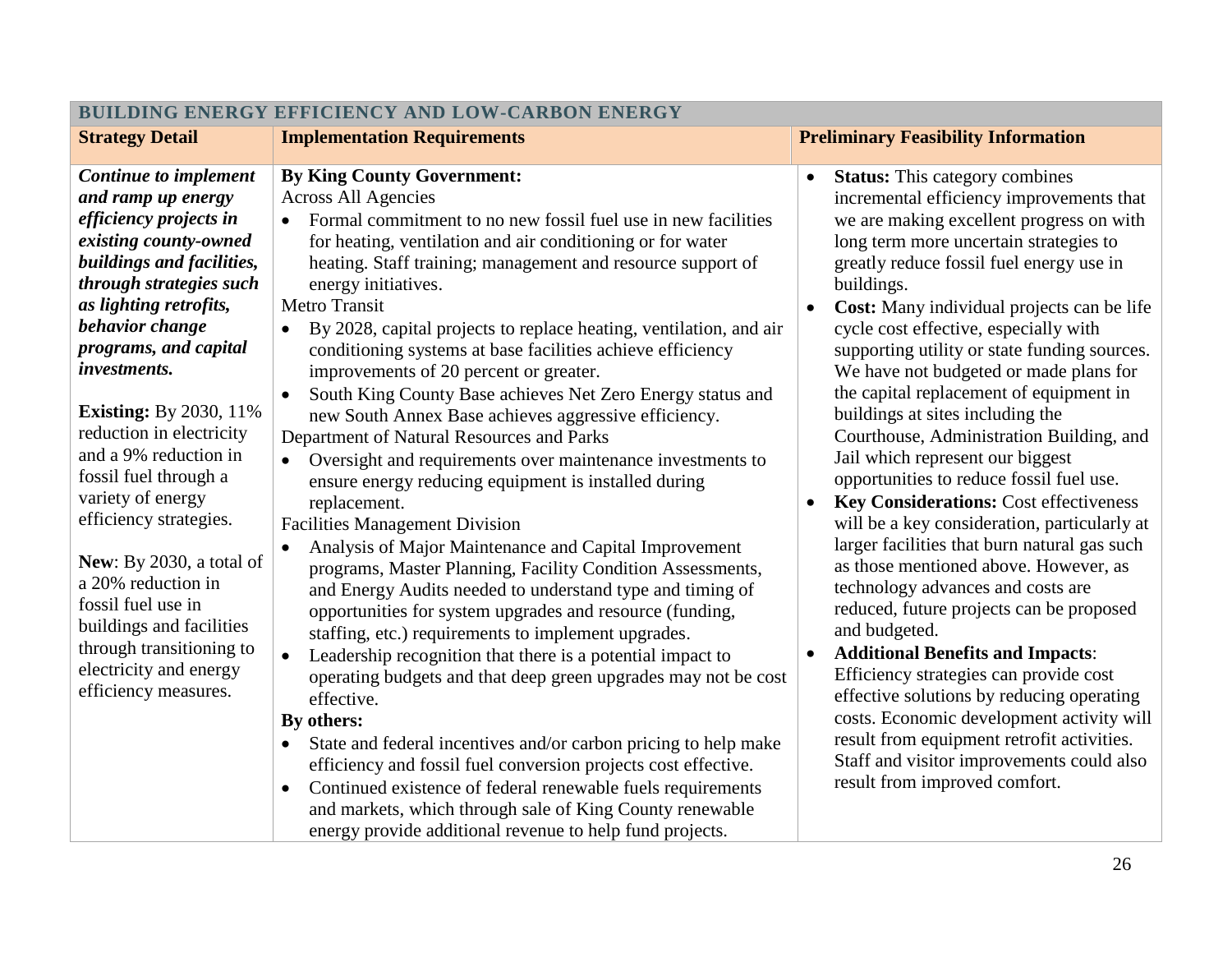| LANDFILL COVER IMPROVEMENTS AND WASTE DISPOSAL REDUCTIONS                                                                                                                                                                                                                                                                                                                                                                                                                                                                                                                                                                                                                                                                                             |                                                                                                                                                                                                                                                                                                                                                                                                                                                                                                                                                                                                                                                                                                                                                                                                                                                                                                                                                                                                                                                                                                                                                                                                                                                                                                                                                                                                                                                                                                                                         |                                                                                                                                                                                                                                                                                                                                                                                                                                                                                                                                                                                                                                                                                                                                                                                                                                                                                                                                                                                                                                                                                                                                                                                                                                      |  |
|-------------------------------------------------------------------------------------------------------------------------------------------------------------------------------------------------------------------------------------------------------------------------------------------------------------------------------------------------------------------------------------------------------------------------------------------------------------------------------------------------------------------------------------------------------------------------------------------------------------------------------------------------------------------------------------------------------------------------------------------------------|-----------------------------------------------------------------------------------------------------------------------------------------------------------------------------------------------------------------------------------------------------------------------------------------------------------------------------------------------------------------------------------------------------------------------------------------------------------------------------------------------------------------------------------------------------------------------------------------------------------------------------------------------------------------------------------------------------------------------------------------------------------------------------------------------------------------------------------------------------------------------------------------------------------------------------------------------------------------------------------------------------------------------------------------------------------------------------------------------------------------------------------------------------------------------------------------------------------------------------------------------------------------------------------------------------------------------------------------------------------------------------------------------------------------------------------------------------------------------------------------------------------------------------------------|--------------------------------------------------------------------------------------------------------------------------------------------------------------------------------------------------------------------------------------------------------------------------------------------------------------------------------------------------------------------------------------------------------------------------------------------------------------------------------------------------------------------------------------------------------------------------------------------------------------------------------------------------------------------------------------------------------------------------------------------------------------------------------------------------------------------------------------------------------------------------------------------------------------------------------------------------------------------------------------------------------------------------------------------------------------------------------------------------------------------------------------------------------------------------------------------------------------------------------------|--|
| <b>Strategy Detail</b>                                                                                                                                                                                                                                                                                                                                                                                                                                                                                                                                                                                                                                                                                                                                | <b>Implementation Requirements</b>                                                                                                                                                                                                                                                                                                                                                                                                                                                                                                                                                                                                                                                                                                                                                                                                                                                                                                                                                                                                                                                                                                                                                                                                                                                                                                                                                                                                                                                                                                      | <b>Preliminary Feasibility Information</b>                                                                                                                                                                                                                                                                                                                                                                                                                                                                                                                                                                                                                                                                                                                                                                                                                                                                                                                                                                                                                                                                                                                                                                                           |  |
| Use deeper cover materials<br>to meet Environmental<br><b>Protection Agency (EPA)</b><br>advanced landfill cover<br>system requirements and<br>reduce waste disposal over<br>the long term to reduce<br>landfill methane generation.<br>New: $(1)$ Expand and<br>maintain the Cedar Hills<br>Regional Landfill cover<br>system for the majority of<br>the active disposal area to<br>use deeper cover materials<br>(soil or compost) such that it<br>meets EPA requirements for<br>advanced landfill cover<br>improvements. (2) Increased<br>recycling and reduce waste<br>disposal at Cedar Hills<br>Regional Landfill. By 2030,<br>increase recycling from 52%<br>to 70% and reduce waste<br>disposal from 15lbs. per<br>capita per week to 5.1lbs. | <b>By King County Government:</b><br>Support from management and operations staff to change<br>$\bullet$<br>daily cover material from soil to compost or wood waste.<br>Maximize self-haul recycling at King County transfer<br>$\bullet$<br>stations through robust staff customer engagement,<br>efficient placement of bins, resource recovery of high<br>value bulky materials and increased services for<br>mattresses and tires.<br>Maximize recycling from single family unincorporated<br>$\bullet$<br>curbside customers through changes in collection services<br>and policies. This requires support of the KC Council.<br>By others:<br>Approval from the Health Department to use compost or<br>$\bullet$<br>wood waste as daily cover.<br>Strengthened organics recycling infrastructure and market<br>$\bullet$<br>for application of compost, including additional<br>processing capacity and enhanced market demand<br>including in public sector projects. This will take wide-<br>ranging partnership amongst King County agencies.<br>Maximize recycling from single family, multi-family and<br>$\bullet$<br>commercial customers county-wide (cities and<br>unincorporated areas), especially food waste and soiled<br>paper. This requires action from all cities, with support of<br>haulers and processors/compost facilities.<br>Support from cities in widespread use and application of<br>$\bullet$<br>compost.<br>Support from private sector in additional organics<br>$\bullet$<br>processing capacity. | <b>Status:</b> The landfill cover improvement<br>$\bullet$<br>strategy was developed as part of this<br>modeling exercise. The waste reduction<br>and recycling strategy is an important<br>component of the SWD'S long-term vision<br>and is presented as articulated in the 2019<br>Comprehensive Solid Waste Management<br>Plan.<br><b>Cost:</b> The landfill cover strategy is<br>$\bullet$<br>technically feasible but additional planning<br>and budgeting would be necessary. The<br>waste reduction strategy has multiple<br>strategies and is a long-term vision of the<br>agency.<br>Key Considerations: There is some<br>$\bullet$<br>uncertainty about total reductions that<br>would occur from the landfill cover system<br>improvements. Achieving the community<br>waste reduction strategies will require deep<br>collaboration with cities and others.<br><b>Additional Benefits and Impacts:</b><br>$\bullet$<br>Reaching a 70 percent recycling rate and<br>reducing waste amounts county-wide<br>would have broad benefits. For example,<br>less waste generated by the landfill means<br>reduced environmental impacts and also<br>conserves landfill space and would extend<br>the landfill's operating life. |  |

### **LANDFILL COVER IMPROVEMENTS AND WASTE DISPOSAL REDUCTIONS**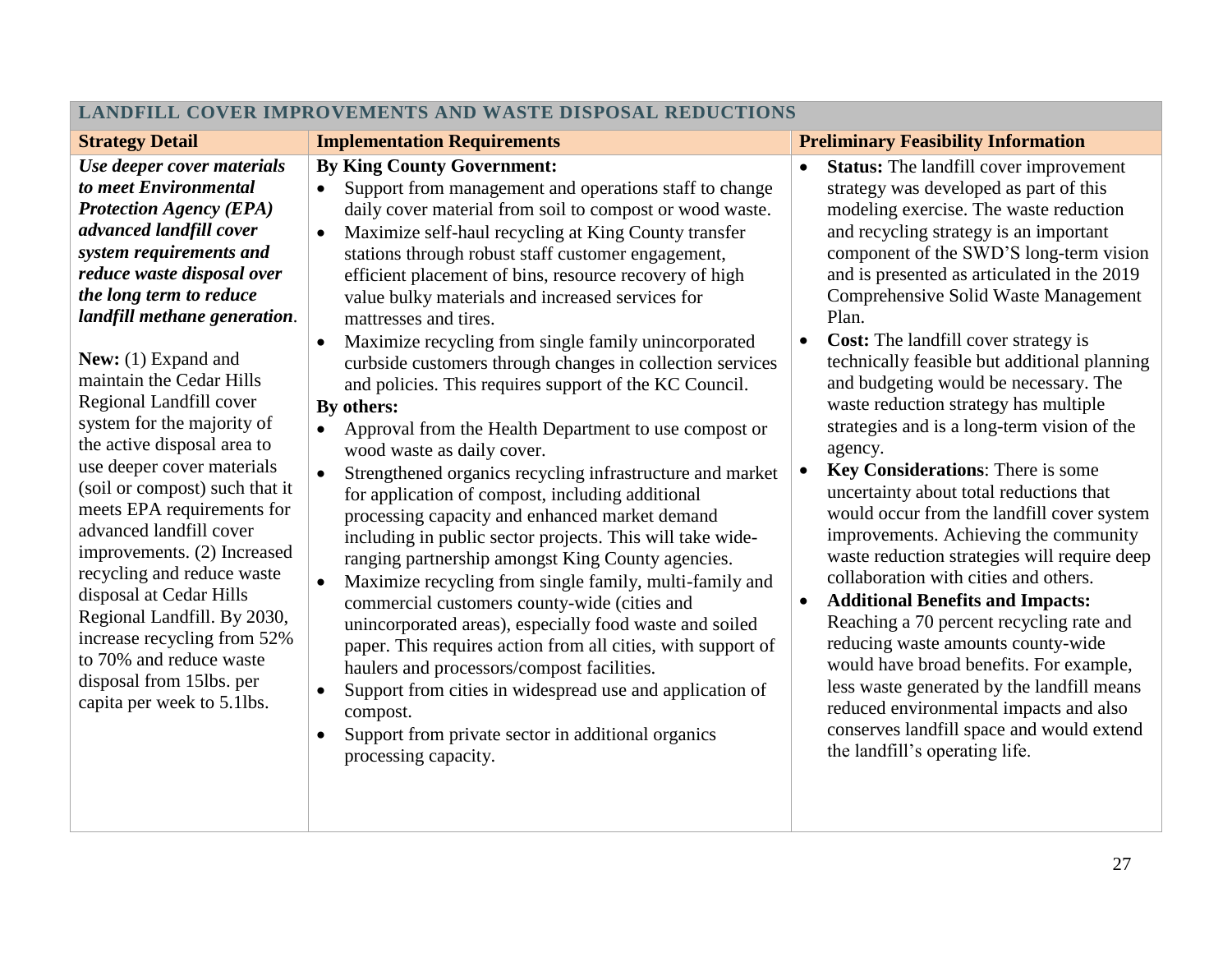| <b>Strategy Detail</b>                                      | <b>Implementation Requirements</b>                   | <b>Preliminary Feasibility Information</b>                 |  |
|-------------------------------------------------------------|------------------------------------------------------|------------------------------------------------------------|--|
| <b>Transition fleet and transit (non-fixed)</b>             | <b>By King County Government:</b>                    | <b>Status:</b> This category combines<br>$\bullet$         |  |
| route) vehicles to electric vehicles $(EVs)$                | <b>ACCESS Vehicles:</b> Secure property<br>$\bullet$ | incremental efficiency and alternative fuel                |  |
| and other alternative fuels and                             | ownership to investment in charging. In              | strategies that we are making progress on                  |  |
| <i>improving fuel efficiency.</i>                           | 2020-21, study of fleet range and endurance          | with long term more uncertain strategies                   |  |
|                                                             | required to meet service and operational             | that would electrify most fleet vehicles on                |  |
| <b>Existing/2015 SCAP Strategy: This</b>                    | needs. Following the current contract, in            | various schedules.                                         |  |
| category includes transitioning 20                          | 2022 explore opportunities to incorporate            | <b>Cost:</b> The 2015 SCAP Cost Effectiveness<br>$\bullet$ |  |
| gasoline cars to electric vehicles by Fleet                 | fleet changes into contractor service                | Analysis quantified that for types of                      |  |
| Administration Division (Fleet) by 2020,                    | agreement revision.                                  | vehicles with available battery electric                   |  |
| converting 10% of Fleet diesel use is to                    | <b>Rideshare Vehicles: Consider County code</b>      | technologies, conversions can be life-cycle                |  |
| biodiesel by 2025; transitioning 89% of                     | revision to exempt EVs from revenue neutral          | cost effective. However, some types of                     |  |
| Transit Rideshare vehicles to electric                      | requirement. Continue to test and pilot EV           | vehicles (such as SWD hauling trucks) do                   |  |
| vehicles by 2034; and expansion of                          | technology. In 2019, Metro will pilot 10             | not yet have cost effective electric options               |  |
| alternative fuel fleet of propane ACCESS                    | Pacifica plug-in hybrid. Explore pilot of new        | so implementation is not modeled for                       |  |
| minibuses. The GHG reductions of                            | 2019 Mercedes EV van.                                | these types of vehicles.                                   |  |
| several additional smaller strategies were                  | Transit NRV: Light-duty technology is                | <b>Key Considerations:</b> Implementation                  |  |
| also included.                                              | currently available to meet needs. Expansion         | timeline is dependent on the availability of               |  |
|                                                             | of charging infrastructure at Metro facilities       | suitable technology and incremental costs,                 |  |
| New: Transit ACCESS: By 2030, 67%                           | will be needed to support transition. Continue       | and in the case of ACCESS land                             |  |
| zero-emission EVs. Transit Rideshare: By                    | to pilot and test medium and heavy duty fleet.       | acquisition. Equipment and heavy-duty                      |  |
| 2030, 100% zero-emission EVs.                               | Explore options to share fleets across County        | vehicles must have range to perform                        |  |
| Transit Non-Revenue Vehicles: By 2030,                      | agencies.                                            | necessary county functions. Fast charging                  |  |
| 51% of diesel and 95% of gasoline are<br>zero-emission EVs. | <b>Fleet:</b> Funding to cover incremental cost of   | is required in order to respond to weather                 |  |
| <b>Fleet Administration Vehicles: Transition</b>            | EVs. Operating costs may decline over time.          | and emergencies with 24/7 operations.                      |  |
| 10% of light, medium and heavy-duty                         | Funding for charging infrastructure and              | <b>Additional Benefits and Impacts:</b><br>$\bullet$       |  |
| vehicles to EVs each year on varying                        | collaboration with the FMD to ensure                 | Partnerships with PSE and SCL for                          |  |
| schedules, beginning with light duty                        | adequate charging and parking and in leased          | charging infrastructure. Benefits of                       |  |
| vehicles in 2020, medium-duty vehicles                      | spaces.                                              | reduced pollution in the unincorporated                    |  |
| in 2023, and then an eventual transition of                 | By others:                                           | areas, particularly in the vicinity of the pit             |  |
| heavy duty vehicles beginning in 2033.                      | Availability of affordable technology in the         | sites and shops.                                           |  |
|                                                             | timeframes identified.                               |                                                            |  |
|                                                             |                                                      |                                                            |  |

## **FLEET FUEL EFFICIENCY AND ALTERNATIVE FUELS**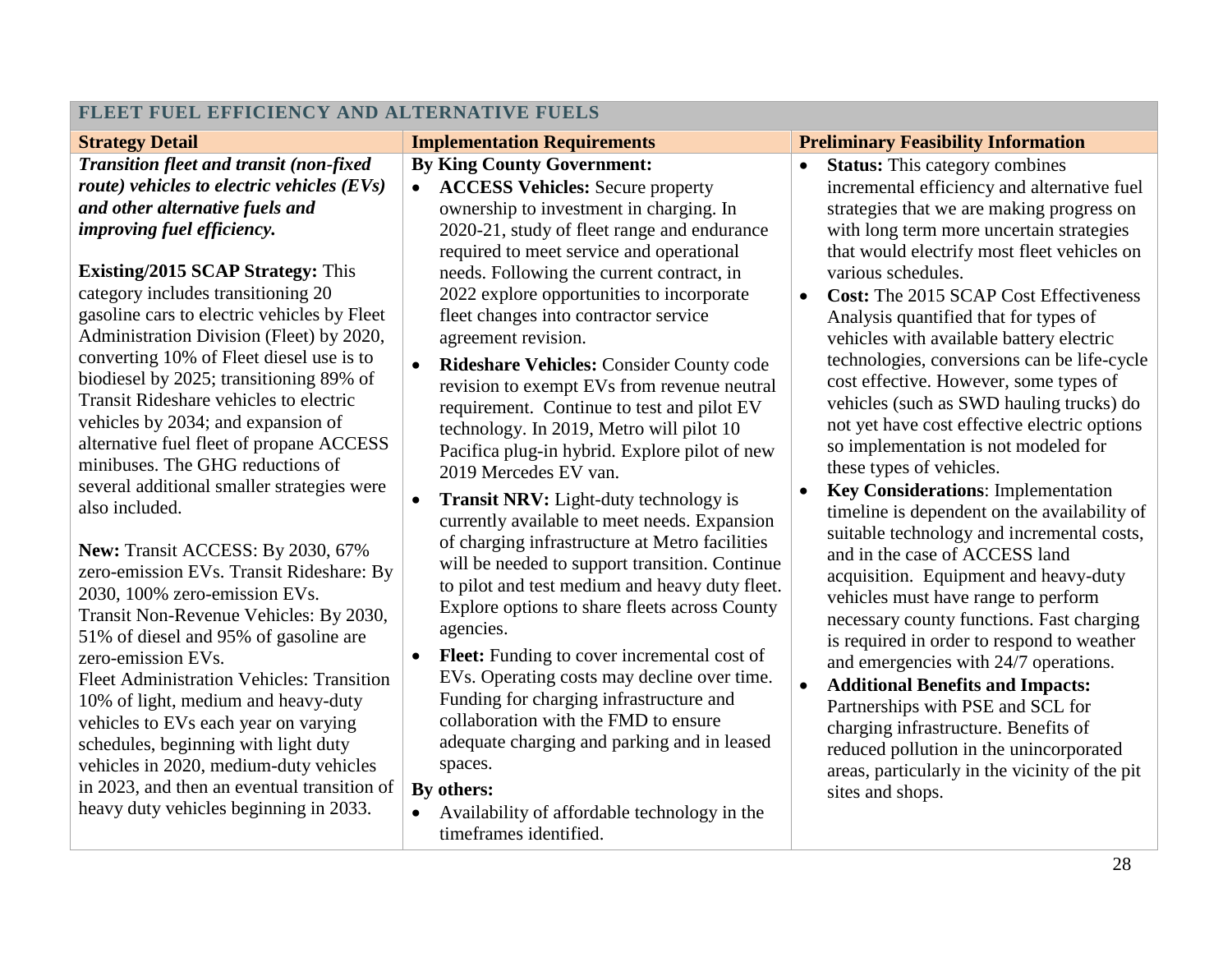#### *Results of Modeling*

Figure 3 is a simplified visualization of the modeling results. The wedges represent the potential emissions reductions from implementing existing 2015 SCAP strategies and additional, new strategies developed as part of this Plan. The bottom border of the reduction wedge represents the remaining emissions from King County operations. This graphic helps illustrate the impact of the new strategies developed as part of this Plan.





Figure 4 is a more detailed visualization of the combined emissions reduction benefits of existing 2015 SCAP strategies and the new strategies developed as part of this planning exercise. Specific numerical conclusions of the visualization should be interpreted with caution, however, as ascribing emissions reductions to each strategy can be complicated due to their interdependencies. However, the graphic shows that the Zero-Emission Bus Transition and the Fleet Fuel Efficiency and Alternative Fuels strategies likely have the greatest potential emissions mitigation impact.

These visual helps show that, with implementation of the existing 2015 SCAP strategies and the modeled additional strategies, it is technically feasible for King County to reduce operational emissions 80 percent by 2030. In this modeling exercise, by 2050 the combined strategies are estimated to reduce emissions 94 percent below 2007 levels.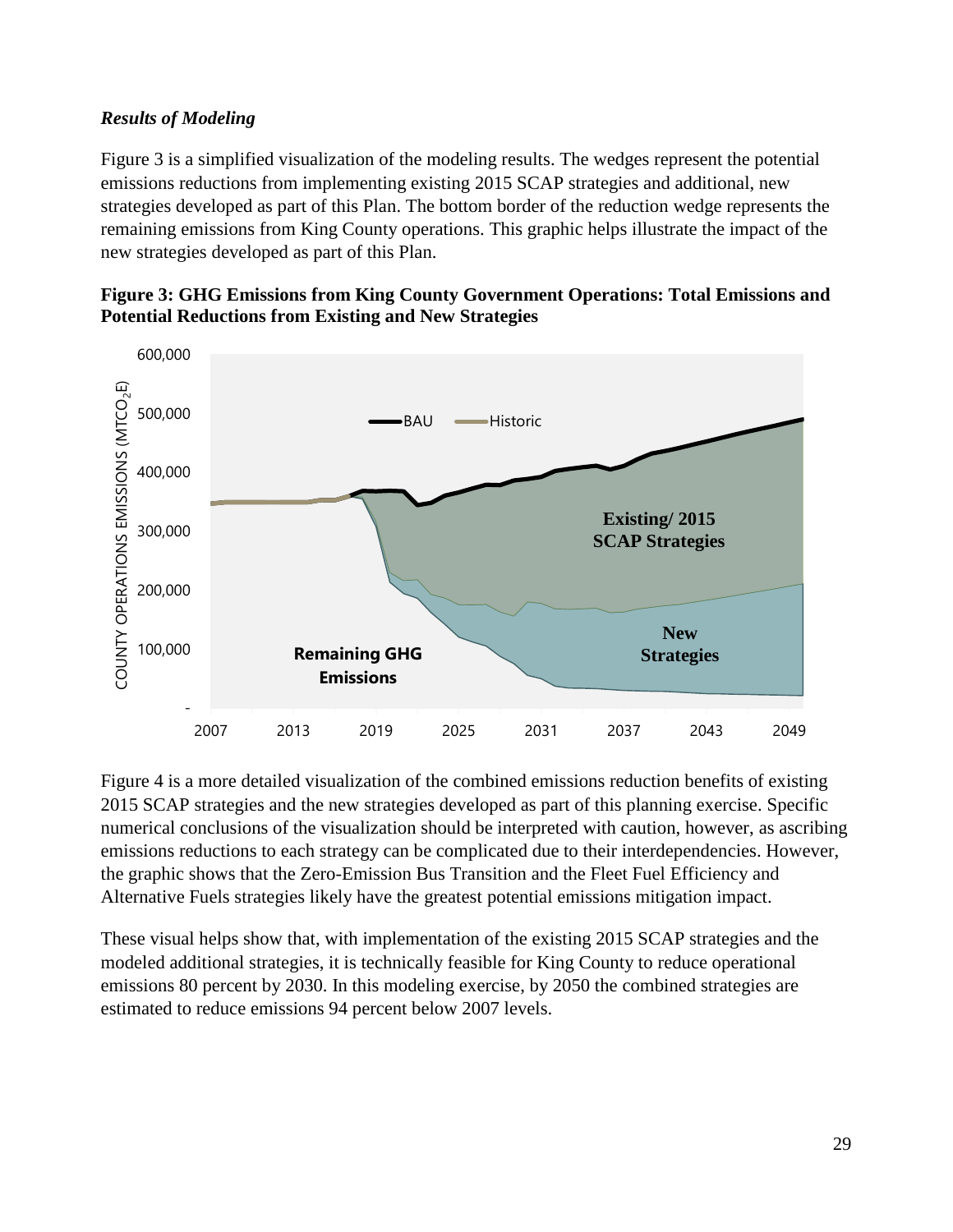#### **Figure 4: GHG Emissions from King County Operations: Total Emissions and Modeled Reductions.**



#### *Conclusions from Modeling and Feasibility Assessments*

This modeling exercise was undertaken to inform what GHG emissions reduction targets would be ambitious but achievable for King County. The exercise started by modeling potential emission reductions given full implementation of 2015 SCAP strategies as well as implementation of additional emissions reduction strategies developed in seven different categories.

New emissions reduction strategies modeled are technically feasible, following current business practices (e.g. current fleet replacement cycles) and assumes timelines for availability of cost competitive new technology (e.g. electric fleet) informed by subject matter experts. Additional analysis to develop the costs, assess tradeoffs, and further develop implementation feasibility and timeframes will be required. Implementing these new strategies would require additional actions by King County Council, leadership, staff and external partners to achieve.

The modeling showed that existing 2015 SCAP strategies will help the County achieve significant GHG reductions through 2030, consistent with currently adopted targets. Analysis of new strategies developed as part of this planning exercise showed that it is technically feasible to achieve significantly more ambitious targets of a 50 percent reduction by 2025 and 80 percent reduction by 2030.